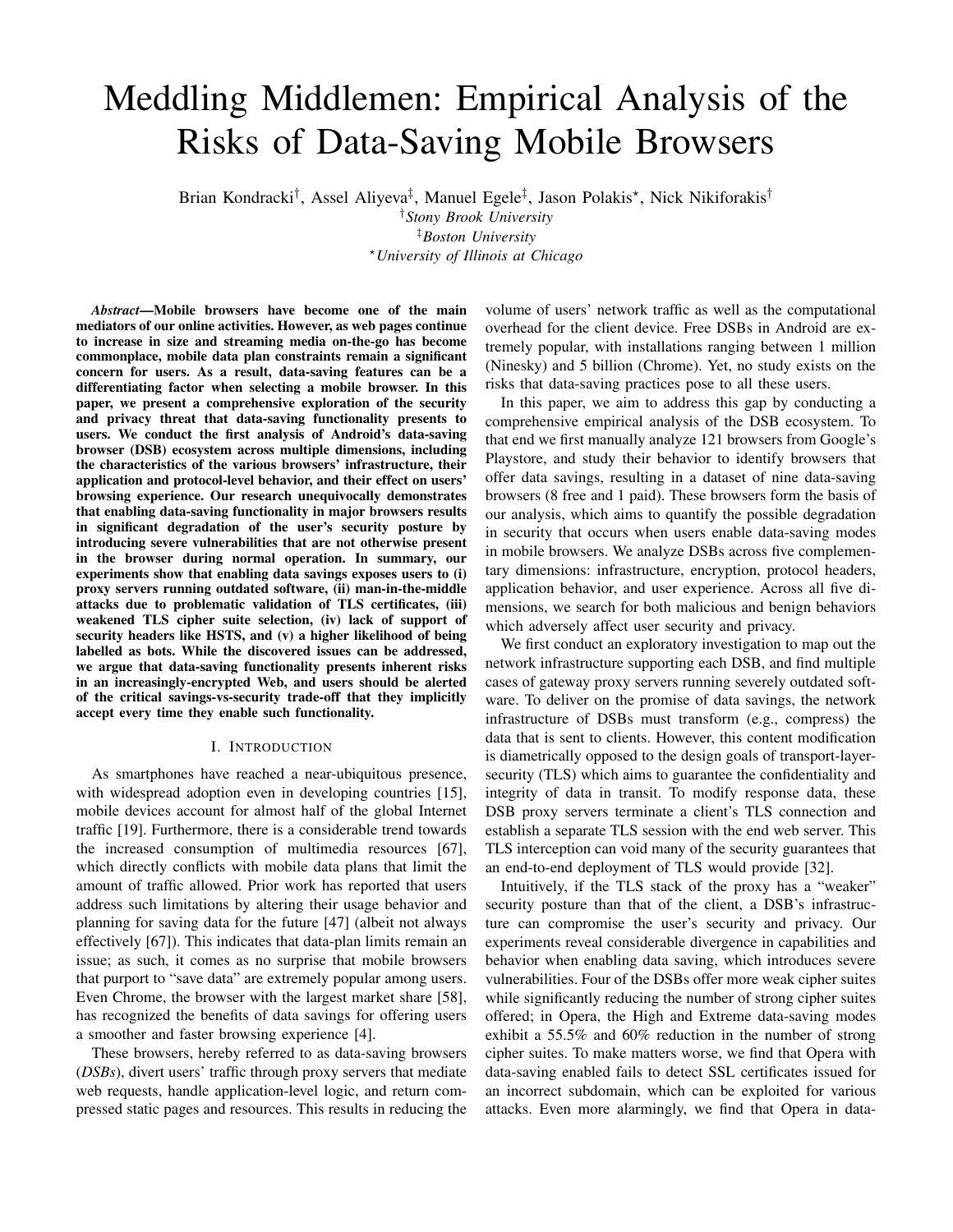saving mode fails to warn users of web servers providing SSL certificates signed by the infamous SuperFish CA [20]. We demonstrate a practical man-in-the-middle (MITM) attack that exploits this to intercept all traffic bound for a target domain when requested by Opera's data-saving proxy servers, while visual security clues are still shown to the user (e.g., lock).

To assess the impact of TLS interception beyond insecure TLS stacks, we establish a testing pipeline that compares the content served by a web server with the data that arrives at the end user's device after the proxy optimizes it. We discover that Opera injects CSS into HTML responses for blocking advertisements. We also find that, contrary to Google Play Store guidelines, Opera Mini transmits a persistent identifier (OperaID) in conjunction with the device's advertisingID and IMEI, which nullifies the privacy a user can gain by resetting the advertisingID. Additionally, we check for data-leaking to third parties (accidentally or on purpose) due to TLS interception, but find no evidence that the studied browsers leaked any data for the duration of our experiments.

Furthermore, we highlight how data-saving functionality undermines the security guarantees of web applications by ignoring common security headers. We find that Opera Mini in High data-saving mode, among other DSBs, ignores headers such as X-Frame Options, Content Type Options, and CSRF Tokens. Finally, we leverage Google's reCAPTCHA service to infer how web services perceive traffic originating from DSBs. We find that, in general, the reputation of DSB user traffic is affected by the proxy server they happen to connect to, a decision made without the user's discretion.

Our experiments reveal that enabling the data-saving mode in browsers is equivalent to browsing the web through a broken looking glass, as users' experience is adversely affected across multiple dimensions. The severe vulnerabilities that our research has uncovered in major browsers with hundreds of millions of users demonstrate that data-saving functionality weakens established security practices, in return for minimal traffic savings, according to our measurements of Alexa Top 100 sites and a sample of streamed video content.

In summary, our research contributions include:

- We present the first empirical analysis on the security risks introduced by data-saving functionality in popular mobile browsers. We build an automated testing framework comprised of actual mobile devices.
- We conduct a comprehensive security investigation of the DSBs available for Android and shed light on their inner workings. Our experiments reveal a series of flaws, misconfigurations, and problematic actions that significantly impact the security and privacy of users' communications.
- Due to the severity of our findings, we have started the responsible disclosure process with browser vendors. While HTTPS interception is inherently fraught with risks, we outline guidelines to assist future DSB designs.

# II. BACKGROUND

Data-saving browsers. To conserve precious data volume (e.g., on limited mobile data plans) many popular mobile



*Fig. 1: HTTPS request interception components of DSBs.*

browsers offer a data-saving mode. Savings are accomplished by routing user traffic through dedicated proxy servers which make requests on behalf of the user and modify/compress the responses before returning them to the user's device.

The core intuition behind DSBs is that fast and powerful proxy servers located in data centers (often physically closer to the web servers) can download the full-sized resources, potentially execute all required logic such as scripts, and eventually return smaller, static pages to users. Through this mode of operation, data-saving browser vendors promise users data savings of up to 90% [6]. In contrast to typical HTTP proxies, or so-called *anonymizing browsers*, whose purpose is to mask the identity or location of a user, DSBs proxy user traffic to effectively reduce the size of requested payloads intransit. All the browsers included in our study, make the user's IP address readily available to the end web servers through the X-Forwarded-For HTTP header, and hence do not advance user privacy.

HTTPS interception. Porter Felt et al. [35] reported that adoption of HTTPS across the Web is constantly growing. Consequently, data-saving browsers need to be able to process HTTPS traffic so as to provide sufficient data savings to users. As such, resources requested over secure HTTPS channels need to be compressed, which requires the capability to intercept and inspect users' encrypted HTTPS traffic. Unlike regular proxy servers, which simply route HTTPS traffic between the source and destination without any knowledge of the encrypted data being transmitted, data-saving browsers split the encrypted end-to-end connection in two parts. The browser on the user's device initiates a TLS handshake with a chosen proxy server upon enabling the data-saving mode. All subsequent HTTPS requests are sent to the proxy server where they are decrypted, read, and re-issued by the proxy server on behalf of the user. Visual cues such as the URL lock icon remain unchanged during this process, which can lead users to assume that the secure communication channel between the device and end web server is never broken. We present an overview of this process in Figure 1.

Like traditional web browsers, data-saving browsers are responsible for establishing an HTTPS connection with sites that support it by completing a TLS handshake with the web server and verifying the integrity of the presented certificate – in cases of errors, users should be explicitly alerted as would be the case during a normal browsing session. However, unlike traditional web browsers, the data-saving pipeline introduces additional entities (i.e., the intermediate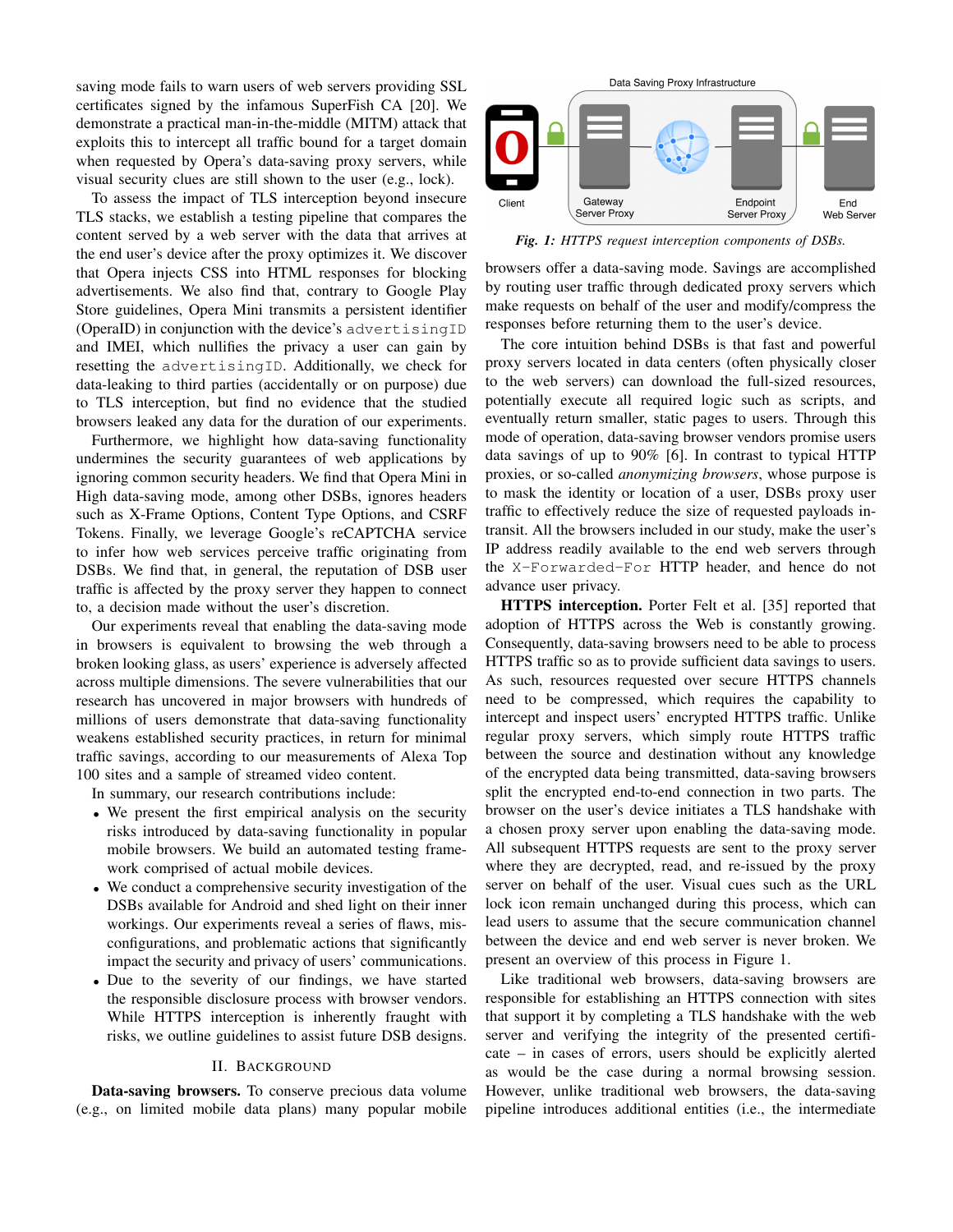proxy servers) that handle and modify both application and protocol-level information. The combination of pivotal server positioning, additional functionality, and content modifications renders this ecosystem a minefield where flaws could have severe security and privacy implications for millions of users. This necessitates a holistic analysis of data-saving browsers that explores all layers of their operation; from their network infrastructure up to application-level behaviors. We seek to determine the extent of both malicious as well as buggy behaviors present in the ecosystems of each identified datasaving browser. Note that we limit our study to the introduction of such behaviors due to data savings. The security of mobile browsers in general has been explored in past research [22], [44], [45] and is thus outside the scope of this paper.

The ability of users to consent/opt-in to data saving differs across the studied browsers. Most browsers we studied enable data-saving by default, leaving users to manually opt out. Of this group, Yandex, Opera, and Opera Mini, set their datasavings mode to "automatic" by default, leaving the decision of which traffic to proxy, up to the browser. Puffin Free and Puffin Premium allow users to select if data savings should be applied to all traffic, limited to mobile or WiFi, or disabled. However, we discovered that whether data saving is enabled or not, these browsers always proxy user traffic.

# III. EXPERIMENTAL SETUP AND METHODOLOGY

In this section we first present our DSB selection process. We then describe the infrastructure we set up for exploring the DSB ecosystem, and then detail the methodology and motivation behind each experiment.

# *A. Proxy Server Identification and Collection*

Prior to studying the DSB ecosystem, it is important to formulate a definition of what a data-saving browser is. For the scope of this paper, we are interested in browsers which use proxy servers to compress, transcode, or filter traffic in-transit for the purpose of saving users' mobile data. This definition removes all browsers which simply proxy traffic (e.g., for anonymization or bypassing geo-blocking).

Using this definition, we conducted a comprehensive search of all data-saving browsers on the Google Play Store. To this end, we downloaded the complete set of 121 apps returned for the search terms: "Proxy Browser", "Data Saving Browser", "Cloud Browser", and "Internet Browser". To limit the set to browsers that proxy network traffic, we manually installed each APK file onto an Android device, and enabled any setting that resembles that of "Data Saving Mode". Subsequently, we visited a web server under our control and considered a browser as a *Proxy Browser* if the IP address connecting to our server was different from the Android device's address.

While proxy browsers all route user data through proxy servers, we are only interested in browsers that do this for the purpose of saving data. To further filter our dataset down to only include browsers that provide data saving functionalities, we manually inspected the Google Play Store descriptions of each proxy browser for any mention of data savings. This left

| <b>Browser Name</b> | <b>Downloads</b> | <b>Proxy</b><br><b>HTTPS</b> | Data saving<br>by default |
|---------------------|------------------|------------------------------|---------------------------|
| Chrome              | $5,000,000,000+$ | Yes*                         | No                        |
| UC                  | 500,000,000+     | N <sub>0</sub>               | Yes                       |
| <b>UC</b> Mini      | $100,000,000+$   | N <sub>0</sub>               | Yes                       |
| Opera               | $100,000,000+$   | Yes                          | Yes                       |
| Opera Mini          | $100,000,000+$   | <b>Yes</b>                   | Yes                       |
| Yandex              | $100,000,000+$   | No                           | Yes                       |
| Puffin              | $50,000,000+$    | <b>Yes</b>                   | Yes                       |
| Ninesky             | $1,000,000+$     | N <sub>0</sub>               | N <sub>0</sub>            |
| Puffin Premium      | $100,000+$       | <b>Yes</b>                   | Yes                       |

*TABLE I: Data-saving browsers available on the Google Play Store.*

us with our final dataset of 9 *Data-Saving Browser* apps listed in Table I. While certain browsers (e.g., Opera Browser and Opera Mini or UC Browser and UC Mini) are from the same vendor, our experiments reveal differences in their behavior as well as their infrastructure, as detailed in Section IV. As such, we present all DSB apps independently. Furthermore, note that data savings in Opera Mini can be configured in "High" or "Extreme" mode. As this choice has severe implications on how data savings are achieved, we treat these two settings separately. The most pronounced difference between the two modes is that in "High" mode the client and the gateway proxy communicate via regular HTTP, where the proxy provides volume optimized HTML content in its responses. In "Extreme" mode however, the proxy performs all rendering activities, including script execution, and merely sends the resulting rendering tree to the client. We mark Google Chrome with a "\*" because although it does proxy HTTPS traffic, it is distinct in that it does not proxy any origin-scoped data (e.g. cookies and local storage). With major browser manufacturers adding data-saving features to their browsers, DSBs serve a significant portion of the overall Android user base.

#### *B. Measurement Infrastructure*

To accurately measure the effect of data-saving modes on the browsing experience and security posture of users, we perform all experiments on real devices: Motorola X4, Nexus 6P, and Nokia 6 all running Android 8.1 (Oreo). All devices were updated and running the latest version of each browser before testing. We limit the scope of this work to DSBs present on Android mobile devices and leave exploration of similar browsers on other platforms to future work.

Our devices are orchestrated by an automation framework that uses the Android Debug Bridge (ADB) to handle all user input (touch, swipe, text, etc.). Unless stated otherwise, our system starts each test case with a *clean slate*, by clearing the application data of the DSB under test. The framework sends touch inputs to the device to launch each browser and enable the data-saving mode if required. Lastly, the framework navigates the browser to a list of webpages, each specially designed to explore a specific dimension of the DSB ecosystem and to shed light on the inner workings of each browser (see Section III-H). Figure 2 depicts a high-level view of our framework and experimental pipeline.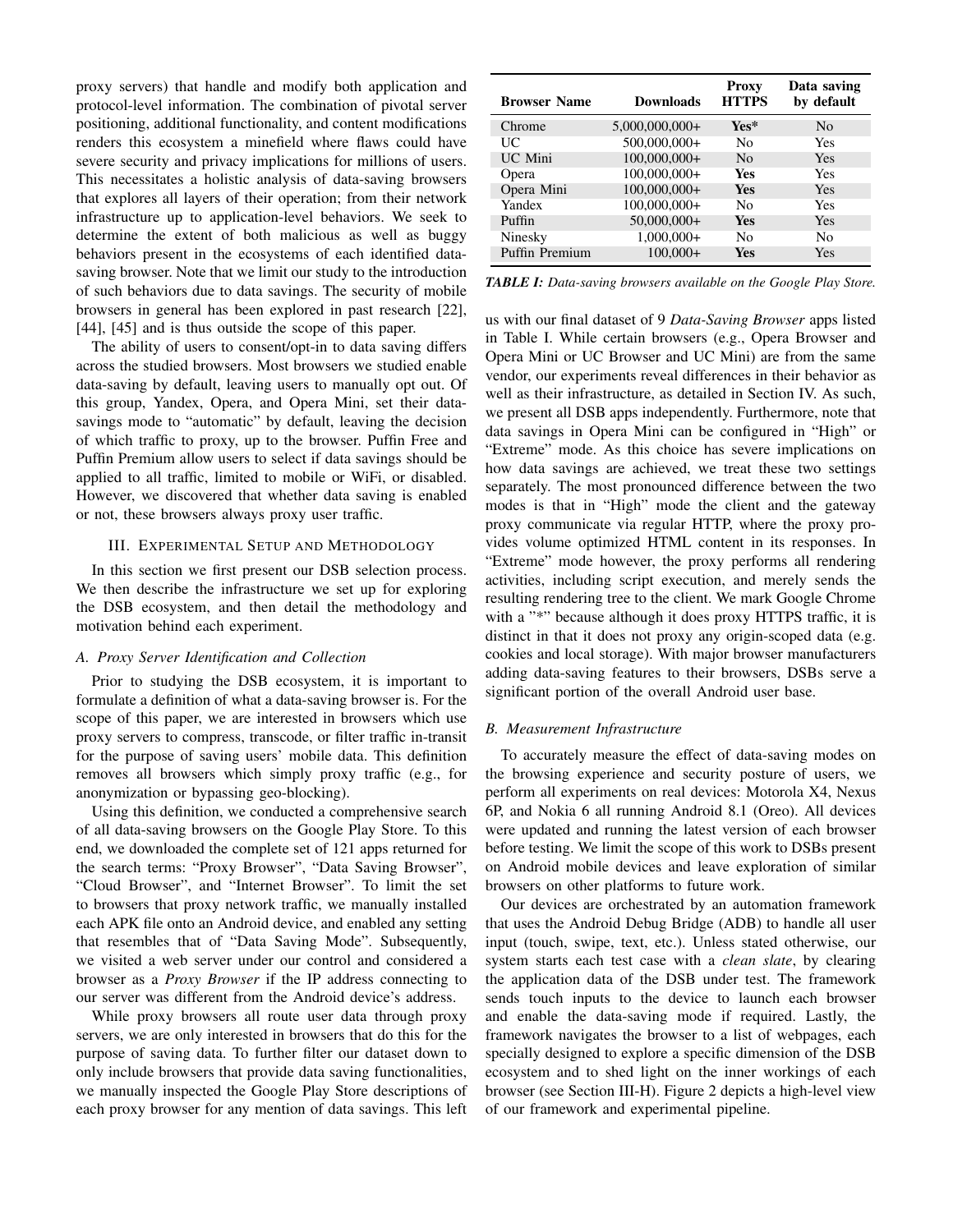

*Fig. 2: Architecture of our framework and infrastructure for auditing data saving browsers.*

Since we follow a black-box testing approach to study the proxy server infrastructure of each DSB, we conduct our data collection from the two vantage points of a web client and end web server. For example, we record the network traffic seen at the user's device using either a decrypting TLS man-in-the-middle proxy or dynamic instrumentation of the browser. At the same time, our end web server records the IP address, geolocation, and Autonomous System of the requesting endpoint proxy server.

#### *C. Quantifying Data Savings*

A data-saving feature can be the differentiating factor that tips the scale in favor of a DSB over a traditional web browser. Due to the substantial costs of mobile data plans (e.g., Google's Fi service charges \$10 per gigabyte [37]), and the abundance of high-volume media for consumption (e.g., streaming video [34]), users can be enticed by claims from DSBs of reducing users' data consumption by up to 90% [6]. To quantify their effect, we measure the amount of data used by each browser when the data-savings mode is enabled and disabled, while visiting the Top 100 websites according to Alexa (average consumption over five rounds). For browsers with built-in, enabled-by-default ad blockers, we disable the blocker to better understand the data savings potentially gained from other types of resources (e.g., images and videos). Besides measuring data savings during regular web browsing activity, we also quantify the data savings that DSBs provide when streaming video. To this end, we navigate each DSB to a series of ten 3-minute long videos hosted on YouTube and measure the effect on the consumed data volume with data savings enabled and disabled. While we cannot entirely simulate a typical user's browsing patterns, our use of Alexa Top 100 sites and video streaming is a best-effort approach to understand how DSBs handle content typically consumed by the average user.

## *D. Proxy Server Ecosystem Enumeration*

As the quality-of-service that a DSB user can expect depends on the proxy server infrastructure, it is important to quantify the number and location of the involved servers. This allows us to reason both about the magnitude of the

DSB ecosystem and its underlying infrastructure, as well as its resilience to Denial of Service attacks and other geographyspecific issues (e.g., link-flooding attacks [43]).

To construct a map of the proxy infrastructure, we use each DSB to request a web page from a server under our control, and record information about each request. Our experimental framework combines multiple vantage points to record information from both the client-side device and at the server. Through this two-pronged approach we obtain a view that cross-cuts multiple layers of activity on both ends of the proxy server infrastructure, allowing us to learn what happens to user traffic between the client device and web server. Specifically, we record the following for each request: (i) the IP address of the proxy server making requests to our web server (we refer to this as the *endpoint* server address), (ii) the IP address of the proxy server the browser directly connects to (referred to as the *gateway* server address) – we only record a gateway server if its IP address is different than that of the endpoint server, and (iii) WHOIS and IP location information of the identified servers. Finally, we also leverage NMAP to fingerprint endpoint servers and gateways. This information gives us a better understanding of the architecture illustrated in Figure 1.

To obtain an accurate picture of the DSB ecosystem, and explore proxy-server coverage across different geographic markets, we use a VPN service to change our device's location when connecting to the data-saving browsers. We select 4 countries (United States, Germany, Japan, and Brazil) to obtain diverse and accurate representations of the infrastructure of DSBs in the largest markets that these browsers serve.

Proxy Server Fingerprinting. In conjunction with determining the number and distribution of the proxy servers that support each browser, we also need to understand what types of services are enabled on each proxy server. This allows us to compare the proxy-server configurations of different DSBs, the homogeneity of their supporting infrastructure, and whether these servers are exposing known vulnerable software to the public web. The presence of outdated or vulnerable software on these servers presents a significant threat to the DSB ecosystem, as these servers constitute *single points of failure* for millions of users. Moreover, as many of these proxy servers terminate TLS connections, they have access to plaintext data, such as usernames, passwords, and session cookies. Hence, an attacker who successfully compromises one or more of these proxy servers can effectively MITM all user traffic that flows through them to and from arbitrary end web servers.

Our system fingerprints proxy servers by performing two NMAP [9] scans on the proxy servers it encounters. We refer to them as *basic* and *verbose* scans. The basic scan uses NMAP's TCP SYN scan to infer open ports on a given proxy server and the name of the software listening on that port (if available). We repeat this scan every time we observe an IP address in our proxy connections. To gain an understanding of a proxy's configuration beyond the list of open ports, we further use NMAP's banner-grabbing capabilities as the verbose scan. Since this scan involves more interactions with a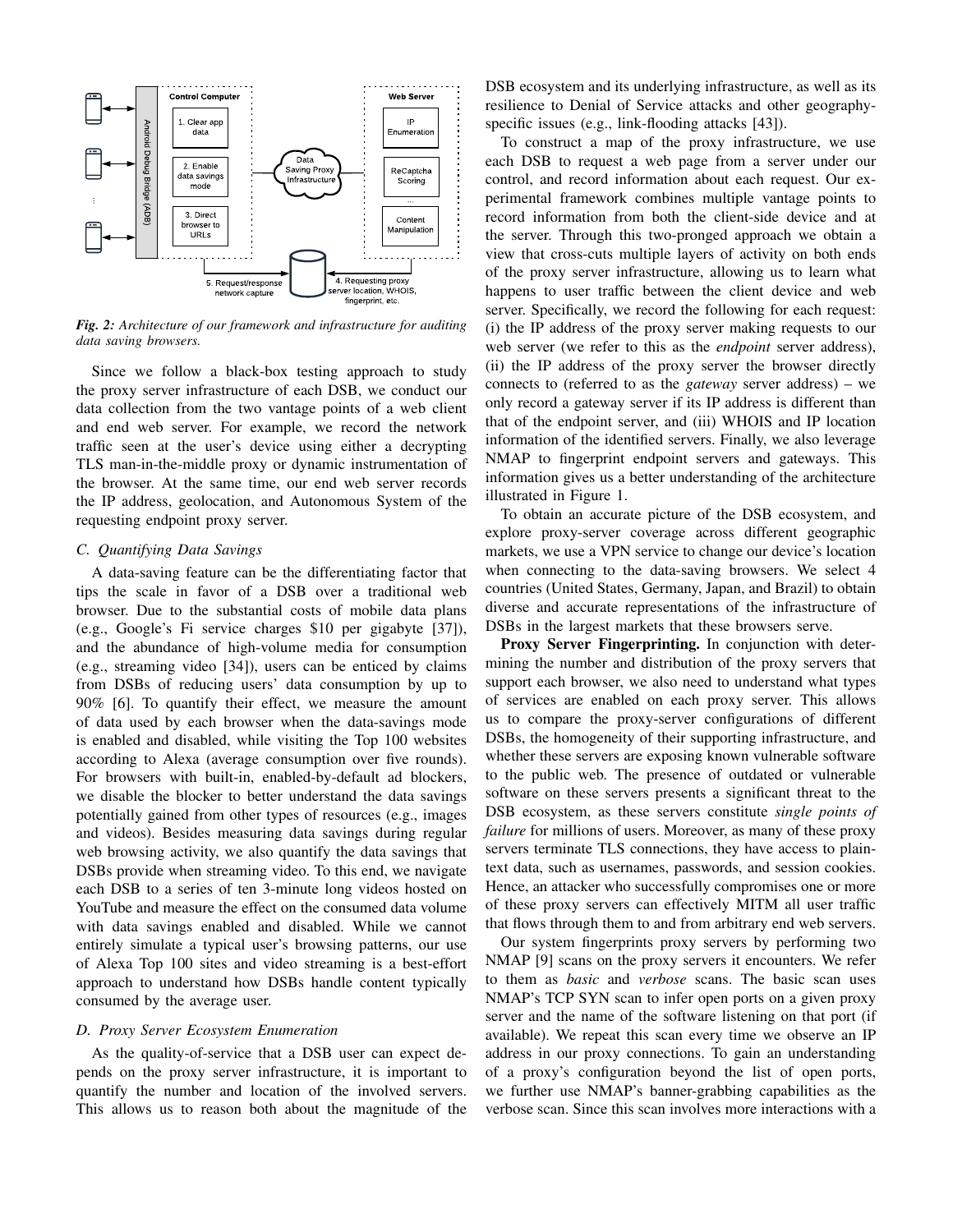target server than just sending a SYN packet, we only verbosescan each proxy's IP address the first time it is encountered. We perform these scans from the web server under our control each time the server receives a request for our test web page.

Ethical considerations. From an ethical perspective, both types of scans merely gather information and do *not* attempt to exploit any service in any way; this is in line with widely used prior work, e.g., the ZMap and Censys Internet-wide scans [31], [33]. We opt to collect our own data (instead of relying on third-party services like Censys) as we need to ensure that the host being scanned is the host involved in proxying the DSB's connections. The practices of IP churn and reuse (e.g., in public clouds) suggest that we cannot rely on historical data as published by prior works. We are confident that our fingerprinting approach did not adversely affect the proxy's performance or their users.

# *E. ReCAPTCHA*

Captchas are often the first line of defense against automated malicious activities. Captchas are challenges that are trivial for humans to solve, but difficult for computers [62] (e.g., distorted character recognition), and Google's reCAPTCHA is the most prevalent captcha service [54]. As recent research has demonstrated effective attacks against all traditional forms of captchas (text [66], image [56], audio [25]), Google progressed to a scheme that does not require users to complete a specific task. The release of reCAPTCHA v3 removed all need for explicit user actions, replacing it with a completely transparent, JavaScript "challenge". This new approach compiles user browsing patterns on a given page and returns a score that the site administrator can use to decide how to respond. This score ranges from 0 (very likely a bot) to 1 (very likely a human).

One potential signal employed by reCAPTCHA v3 is the reputation of a user's IP address. This lends the question: if users browse the web from a DSB, will they receive a lower reCAPTCHA v3 score if other users, sharing the same datasaving proxy servers, misbehaved or were deemed to be bots? If the question has an affirmative answer, then users of DSBs will, on average, experience a degraded web compared to using a traditional browser. According to reCAPTCHA's official guidelines, low scores should trigger actions like forcing a two-factor authentication challenge, email verification, throttling user actions, or flagging potentially risky transactions [7].

To understand how the use of a DSB affects reCAPTCHA scores we perform the following experiment, which aims to capture the experience of an average user that starts a browser session using a DSB and accumulates some cookies and browsing history before visiting a reCAPTCHA-protected page. During regular browsing hours, which we define as between 8am-6pm, our system periodically (once every 30 minutes) picks a random browser, clears all previously generated application data and begins a test. The device visits 5-10 random URLs from the Alexa Top 1K and navigates them using a randomly selected set of swipe gestures. The browser is then directed to a page under our control, where we record the public IP address of the endpoint proxy which requests the page, as well as the score returned by reCAPTCHA v3. In order to limit the effect IP reputation has on our base case (data savings mode disabled), we connect the test device directly to our lab network without the use of a VPN service.

# *F. Proxy Server Security Auditing*

The inclusion of data-saving proxy servers between users and web servers presents a new level of complexity. Proxy servers and browsers must both agree on what level of security to provide to end users. A weak proxy server can introduce vulnerabilities that would not exist had the browser directly requested the web pages rather than fetch content through the proxy. While mobile browser security has already been studied extensively [22], [44], [45], we focus on the duality of data-saving enabled vs. data-saving disabled. If data saving is enabled, this means that a number of critical security operations (such as the verification of a TLS certificate) now happen at the proxy servers instead of the user's local device. To determine the implications of these two "competing" TLS stacks, we performed the following experiments:

TLS cipher suite support. TLS is the backbone of confidentiality and integrity for data in transit. During each connection, the client and server negotiate the cipher suite that will be used to facilitate encrypted communication over the course of the session. It is vital that a user's device advertises secure cipher suites as, per the protocol, the end server can only chose from suites offered by the client. When browsing with a DSB that terminates the SSL connection at the proxy server, users' security is limited by the strength of the cipher suites provided by the proxy server to the end web server, instead of the ones present on their device. For this experiment, we determine the number and strength of cipher suites offered by each browser with data savings enabled and disabled.

TLS certificate error handling. The splitting of encrypted HTTPS connections between the mobile browser and the web server forces the user to, usually unknowingly, trust the proxy server to not only properly verify TLS certificates, but also convey accurate information on the state of a domain's certificate back to the device. If the proxy server *mistakenly* reports a certificate as valid, the user would then be vulnerable to many attacks which would not be possible if the datasaving mode was disabled. To test these browsers, we first present them with certificates that have known errors [23], such as, self-signed certificates, expired certificates, and revoked certificates. Next we conduct experiments using certificates issued by authorities which are widely considered untrusted (such as, RapidSSL and GeoTrust [64]).

# *G. Content Leakage*

For DSBs to work as advertised, proxy servers must have the ability to read and modify web pages and resources passing through them. This extends to HTTPS traffic, where sensitive information is more likely to be transmitted. To understand whether private user information is accidentally or intentionally leaked to third parties by these browsers, we perform a series of experiments focusing on three types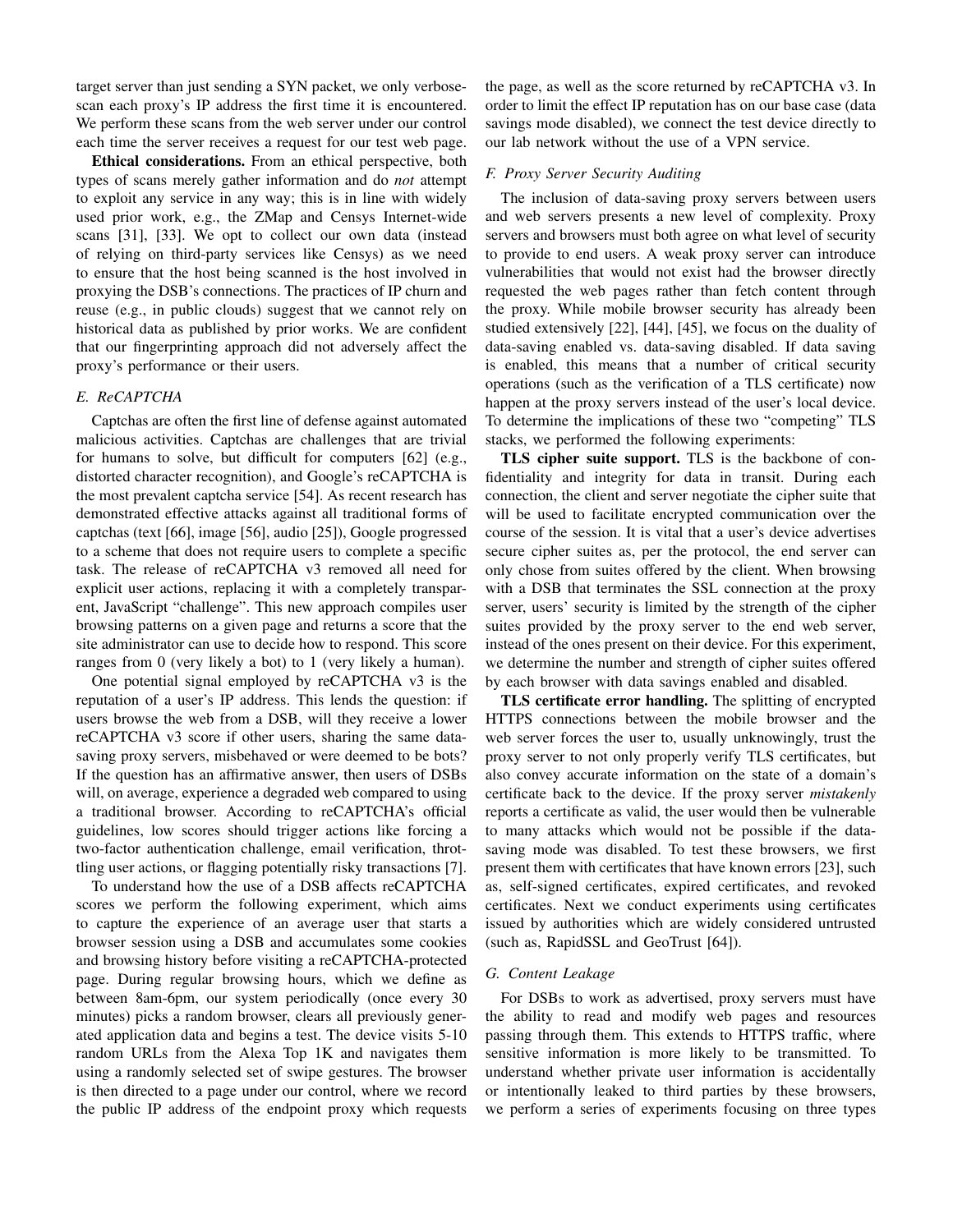of sensitive data: visited URLs, information embedded in web pages, and credentials supplied to login forms. Clearly, evidence of using such sensitive data would be disastrous for a company's reputation on security and, as such, is unlikely to occur. Nonetheless, the incident with Microsoft's Skype service visiting all URLs mentioned in users' encrypted chats [57] prompted us to include such experiments.

URL leakage. The first dimension of leakage we measure is that of URLs being visited *after* being accessed through a DSB. It is important to note that in addition to the tunneling of HTTP requests, DSBs also tunnel DNS requests to their own resolvers. One issue that this introduces is the potential for a third party (either the proxy server or their chosen DNS resolver) to log the URLs and domains requested by users and visit them at a later time. These third-party actors could be malicious (e.g., intercepting DNS requests on a compromised resolver), or curious (e.g., server administrators of a particular browser). To test for this type of leakage, we visit unique URLs on a web server under our control. Each URL starts with a unique sub domain that encodes the browser name as well as the current date, and includes the current timestamp in place of a filename. Given that all URLs were unique and complicated enough so as to not be guessable by a bot, any later revisits to them can be confidently attributed to leakage.

Page content leakage. The second dimension of leakage we measure focuses on the content of HTTP responses, as user traffic includes highly sensitive information and transactions. We create a number of pages which appear to contain sensitive information from both the perspective of an automated program which may be scanning web pages, or a curious human that manually visits pages. These pages leak information such as credentials for our site, credentials for accounts on third party sites, and randomly-generated financial account numbers hidden behind obfuscated links that log all visits. We employ the same URL structure as in the previous experiment to avoid attribution of visits to unrelated bot activity.

Credential leakage. The last dimension of data leakage we examine is that of user credentials supplied to log in forms. As a number of DSBs tunnel all HTTPS content, they have access to the content of any such form. Thus, the existence of a malicious or curious actor located on a proxy server can compromise the accounts of users logging into their accounts through a DSB. To test this, we create a set of unique accounts for each DSB on Yahoo, Dropbox, and Proton Mail. We choose these services as they provide descriptive information on the locations and IP addresses of the devices that log into an account. We then use each browser to log into the accounts assigned to it. To differentiate our testing devices' login attempts from any unauthorized third parties, we record the IP address of the proxy server before logging in. Twice a day, we use Selenium to extract up-to-date login information for each account to detect potential accesses from third parties.

# *H. Content Manipulation*

As DSBs compress and filter traffic flowing through their proxy servers, users are at the mercy of any changes the proxy server makes to the mediated server responses. These changes can be done in malice, such as injecting or modifying advertising IDs for redirecting revenue or tracking [38], or they can occur by mistake, such as a proxy server dropping HTTP headers it does not recognize. Regardless of the underlying reason, these modifications render the user vulnerable to a number of attacks. To determine the extent of such content manipulation, we visit a series of web pages under our control through a DSB while simultaneously directly visiting the same web page using the Python Requests library [52]. We then compare the two responses to detect any content changes.

On the end web server, which is under our control, we create a set of 57 web pages that return different combinations of security-sensitive HTTP headers. The pages also contain multimedia content and fake Google Ads and Amazon Affiliate advertisements. This setup allows us to record any HTTP headers that are added, modified, or deleted by the proxy, as well as any modifications made to the HTML content of each page. To ensure that we observe the response directly from the proxy server rather than what the DSB displays after clientside processing, we capture responses either on the network between the client device and proxy server or directly from the network APIs on the device. When neither is possible, we instrument the DSBs as described below.

Intercepting HTTP traffic. As shown in Table I, UC Browser and UC Mini only proxy HTTP traffic. Hence, we can obtain the proxied content via on-device, packet capturing. However, while the data itself is in plain-text, these browsers implement a custom protocol on top of HTTP to conserve bandwidth. As the protocol merely combines multiple HTTP responses into a single gzip compressed payload, it is straightforward to extract the underlying data. For Yandex and Chrome, the Polar Proxy [16] transparent SSL/TLS proxy is sufficient for capturing responses directly from the network. Note that Yandex does not intercept HTTPS traffic but *does* use an HTTPS connection between the device and the DSB proxies, for transferring modified HTTP traffic. The remaining browsers employ certificate pinning, which prevents this approach. To access their plain-text data, we instrument these browsers and capture the information before it is passed to the TLS library for encryption (when transmitting data), and after the TLS library decrypts cipher-text (when receiving data).

Android relies on the BoringSSL [3] library to provide a system-wide implementation and API for SSL/TLS. To capture the data that the browser receives, we focus on the SSL\_read function which the browser uses to consume plain-text data from the library after it has been decrypted. Analogously, to transmit information, the browser passes plain-text data to the SSL\_write function. Thus, by hooking into these functions, we can record sent and received data in plain-text. We insert these hooks into the browser's address space using the AndHook [1] dynamic instrumentation tool. To identify the location of the SSL\_read and SSL\_write functions in the system-wide library we examine its symbol table.

Even though the system-wide implementation of BoringSSL is available to all applications on an Android system via the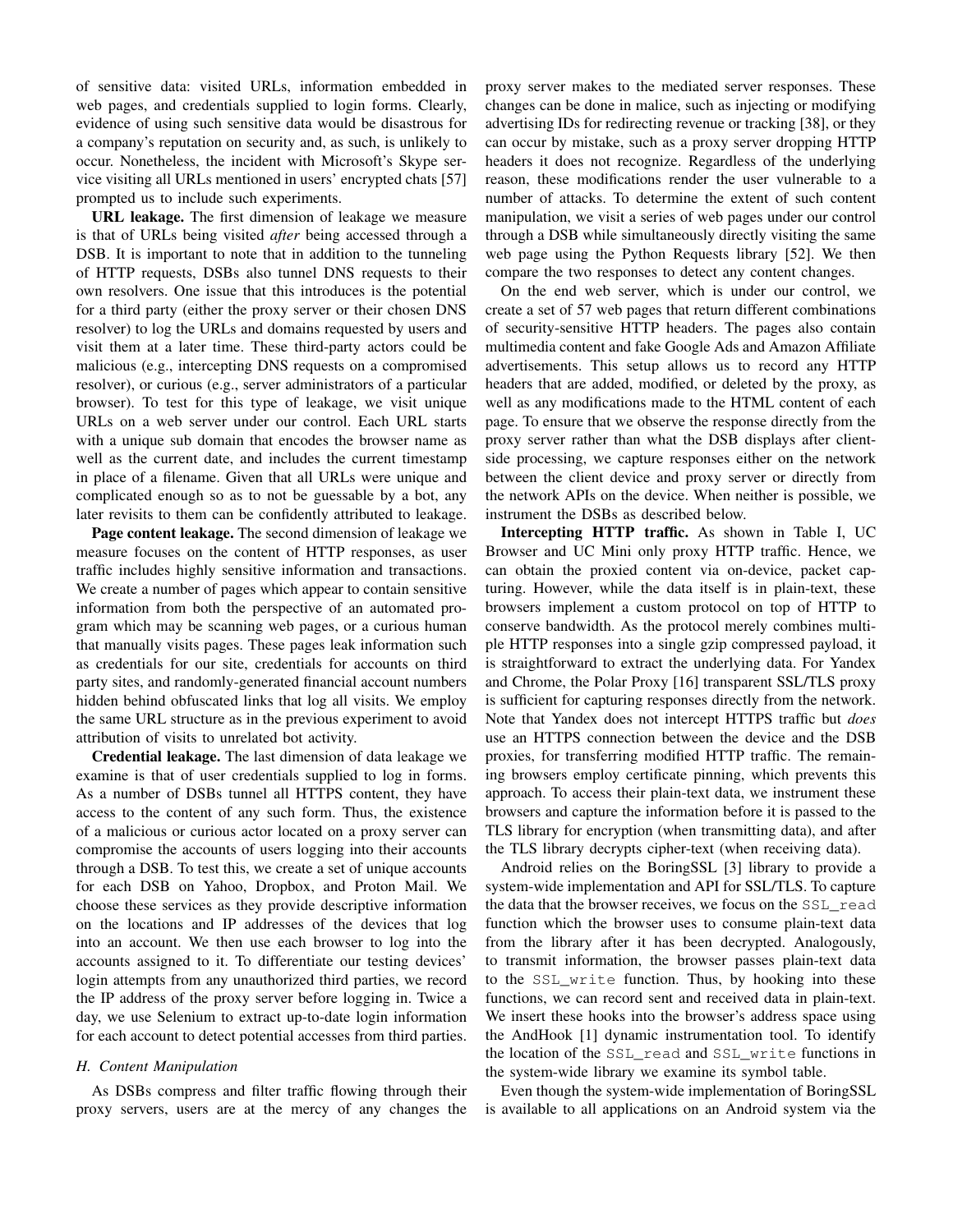|                      |     |     | <b>Web Browsing [MB]</b> | Video Streaming [MB] |     |           |  |  |
|----------------------|-----|-----|--------------------------|----------------------|-----|-----------|--|--|
| <b>Browser</b>       | Off | On. | % Saved                  | Off                  | On  | % Saved   |  |  |
| Ninesky              | 206 | 32  | 84.21%                   | 100                  | 120 | $-20.14%$ |  |  |
| Puffin Free          | 110 | 25  | 77.31%                   | 288                  | 336 | $-16.71%$ |  |  |
| Opera Mini (Extreme) | 174 | 45  | 73.81%                   | 108                  | 116 | $-7.34\%$ |  |  |
| Puffin Premium       | 91  | 31  | 65.4%                    | 298                  | 334 | $-12.14%$ |  |  |
| Opera Mini (High)    | 182 | 93  | 48.84%                   | 108                  | 75  | 30.85%    |  |  |
| Opera Browser        | 200 | 107 | 46.53%                   | 111                  | 111 | 0.08%     |  |  |
| Chrome               | 176 | 116 | 33.8%                    | 108                  | 112 | $-3.95\%$ |  |  |
| Yandex               | 87  | 79  | 8.58%                    | 108                  | 108 | $-0.05\%$ |  |  |
| UC Mini              | 154 | 159 | $-3.36\%$                | 107                  | 107 | 0.04%     |  |  |
| <b>UC</b> Browser    | 138 | 154 | $-12.15%$                | 102                  | 111 | $-9.17%$  |  |  |

*TABLE II: Amount of data used and saved when browsing the top 100 Alexa sites and streaming ten 3-minute long Youtube videos with data savings disabled (Off) and enabled (On).*

libssl.so library, we observe that most browsers ship their own, statically-linked copy. Moreover, some browsers contain and use multiple distinct copies of this library. Complicating the matter further is the fact that the statically-linked versions of the libraries do not export symbols which makes identifying the addresses that need to be hooked challenging. To identify the necessary functions, we relied on a two-pronged approach. First, we use dynamic analysis to obtain the user-mode call stack when the read system call obtains cipher-text from the underlying socket. Since BoringSSL is implemented as an abstraction layer between the browser and a network socket, SSL\_read is part of that call stack. Second, when we cannot reliably retrieve a correct call stack (e.g., because libunwind is unreliable on ARM64), we rely on static analysis and manually reverse engineer the libraries used by the browser.

Intercepting Non-HTTP(s) data. One of our interesting discoveries is that Puffin (Free and Premium) and Opera Mini (Extreme), render a web site on the proxy server and merely transmit the rendering tree to the client. A rendering tree cannot be meaningfully compared with the HTTP traffic that generated it. To assess whether the Puffin proxies modify content, we leverage the fact that Puffin and the stock Chrome browser use the same rendering technology. Thus, we manually perform a visual comparison between the same site rendered by Chrome in normal operation mode and Puffin. Furthermore, although there is no HTTP communication between the Opera Mini browser in the Extreme datasaving mode and its supporting proxy server, the proxy server provides an API to query the DOM that was rendered for the client. Hence, we use this information to identify potential modifications that Opera's proxy servers may introduce.

#### IV. EXPERIMENTAL EVALUATION AND RESULTS

In this section we present our measurement results and empirical analysis of the data-saving browser ecosystem.

# *A. Data Savings Mode Quantification*

The left part of Table II shows the amount of data used in downloads for each DSB when visiting the Alexa Top 100 web sites. Comparing the data consumption with data savings on vs. off, we observe that DSBs that proxy HTTPS traffic save users a substantial amount of mobile data (up to 84%). Given the recent push to an HTTPS-by-default web, we observe that browsers which do not intercept HTTPS traffic (i.e., Yandex, UC, and Ninesky), perform poorly in terms of data savings.

An unexpected finding is that UC Browser and UC Mini consume *more* data when data savings is enabled. Neither of these browsers tunnel HTTPS traffic so, like Yandex, they cannot offer any data savings for the majority of modern web traffic. We also observed that substantial traffic was sent from our devices and the gateway proxy servers of these browsers when data savings was enabled. This suggests that, due to their inability/unwillingness to handle HTTPS traffic, these two DSBs exchange more metadata for their data-saving operations than the data they actually save on regular user traffic.

Conversely, we recorded the Ninesky browser as saving users the greatest amount of data while also not proxying HTTPS traffic. Over the course of our testing, we noticed 7 of the Alexa Top 100 web sites would fail to load when datasaving mode was enabled using this browser. To prevent bias in our results, we removed these sites from our testing set for this browser, leaving a set of 93 pages to assess Ninesky's data savings capabilities, where Ninesky still saves its users 84.21% of their mobile data on average. These savings appear to be due to client-side blocking of certain resources such as advertisements, images, and videos. As such, we cannot confidently state that the users of this browser would benefit from this aggressive blocking of content or would eventually switch to another mobile browser. Unlike the other browsers in our study, Ninesky does not provide users the option to disable the blocking of advertisements. Thus, we were unable to isolate the source of data savings to its proxy servers.

Even though there clearly exist DSBs that are capable of saving data for users who browse the web, web browsing is not the main culprit of large data consumption. According to recent statistics, YouTube is responsible for 38% of worldwide mobile traffic [28]. Therefore, to assess whether these browsers can save data in a more realistic scenario, we visited ten 3 minute-long YouTube videos with data savings on and off, and measured the data consumption. The results (shown in the right part of Table II) indicate that only Opera Mini in High mode, due to more aggressive video compression, provides substantial data savings when streaming video, while all other browsers either provide negligible data savings or consume more data with data-saving mode enabled than disabled.

## *B. Proxy Server Ecosystem Enumeration*

Proxy endpoint server enumeration. Figure 3 shows the CDF of the total number of proxy endpoint servers encountered by each browser across all VPN endpoint locations, visiting our web server with both HTTP and HTTPS over the course of a 30 day recording period. Opera Mini in extreme data savings mode used a total of 1,481 unique IP addresses to connect to our server, exhibiting one-to-two orders of magnitude more servers than the rest of the browsers. In general we see that most DSBs are banding together in the hundreds range, with Puffin premium being a negative outlier.

An interesting trend in this data involves the number of proxy endpoint servers encountered by browsers of the same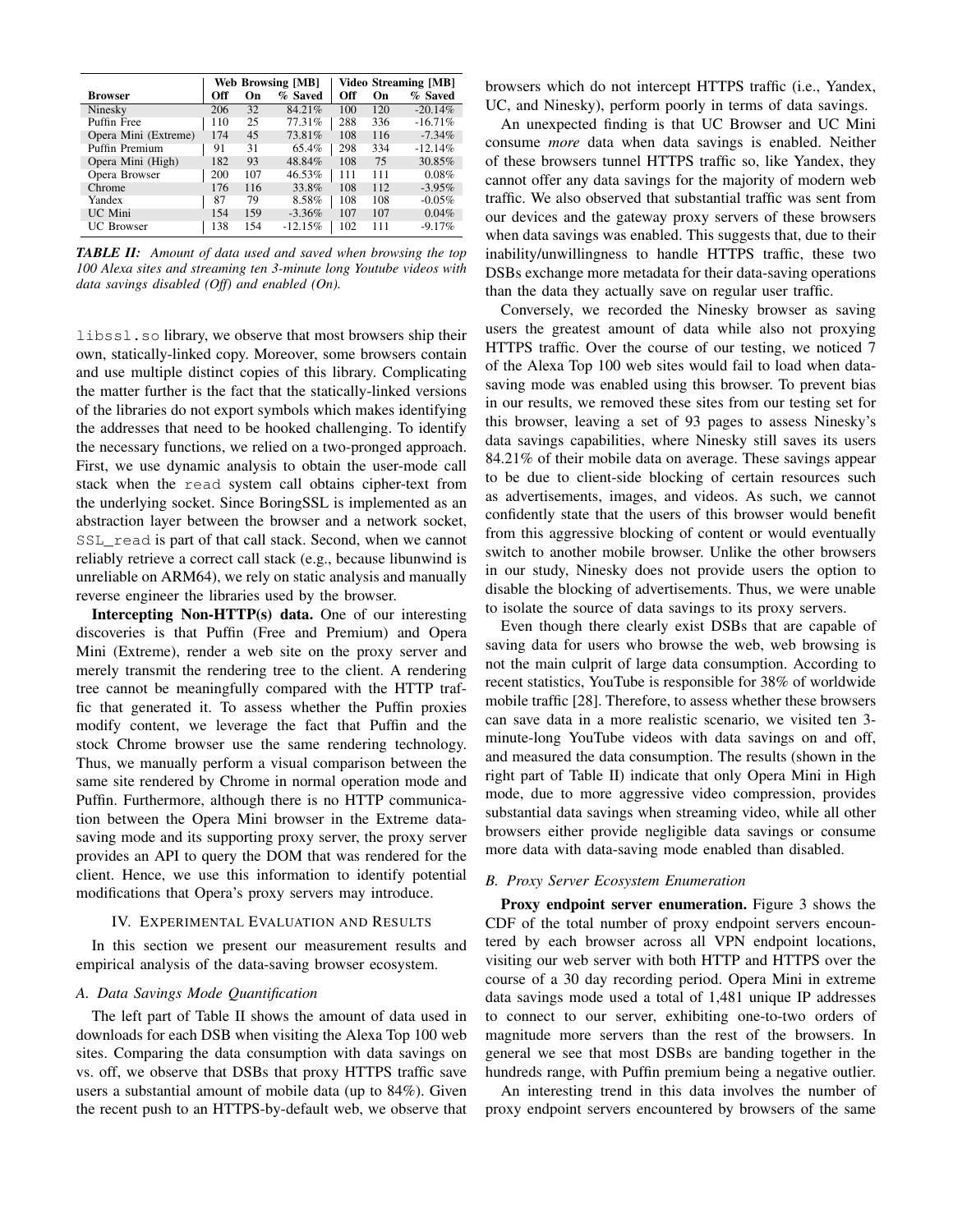|                      | <b>United States</b> |              | <b>Germany</b> |              |     | <b>Brazil</b>               |     | Japan.       | <b>Total w/o Duplicates</b> |              |  |
|----------------------|----------------------|--------------|----------------|--------------|-----|-----------------------------|-----|--------------|-----------------------------|--------------|--|
| <b>Browser</b>       | <b>HTTP</b>          | <b>HTTPS</b> | <b>HTTP</b>    | <b>HTTPS</b> |     | <b>HTTPS</b><br><b>HTTP</b> |     | <b>HTTPS</b> | <b>HTTP</b>                 | <b>HTTPS</b> |  |
| Opera Mini (Extreme) | 312                  | 392          | 325            | 366          | 284 | 363                         | 334 | 411          | 983                         | 1106         |  |
| UC Mini              | 251                  | N/A          | 239            | N/A          | 229 | N/A                         |     | 253<br>N/A   |                             | N/A          |  |
| <b>UC</b> Browser    | 236                  | N/A          | 252            | N/A          |     | 220<br>N/A                  |     | 246<br>N/A   |                             | N/A          |  |
| Opera Mini (High)    | 75                   | 75           | 126            | 121          | 78  | 77                          | 179 | 206          | 348                         | 359          |  |
| Opera Browser        | 74                   | 76           | 120            | 120          | 71  | 75                          | 172 | 201          | 341                         | 357          |  |
| Yandex               | 175                  | N/A          | 175            | N/A          | 166 | N/A                         | 175 | N/A          | 200                         | N/A          |  |
| Puffin Free          | 100                  | 117          | 95             | 103          | 93  | 90                          | 90  | 86           | 173                         | 178          |  |
| Chrome               | 24                   | 48           | 21             | 51           | 24  | 48                          | 17  | 52           | 67                          | 116          |  |
| Ninesky              | 32                   | N/A          |                | N/A          | 23  | N/A                         | 39  | N/A          | 63                          | N/A          |  |
| Puffin Premium       | 18                   | 17           | 17             | 17           | 18  | 17                          | 17  | 17           | 19                          | 17           |  |

*TABLE III: Number of unique proxy endpoint server IP addresses per request protocol in each region.*





*Fig. 3: Unique proxy endpoint servers encountered with each DSB.*

vendor. We can see that Opera Mini in high data savings mode uses the same number of unique endpoint servers as Opera Browser. This relationship also exists with the browser pair of UC Browser and UC Mini. Further, we calculate the Jaccard-Similarity index between the sets of proxy endpoint IP addresses of each browser pair. We find Opera Mini in high data savings mode and Opera Browser have a 93.7% similarity, with UC Browser and UC Mini having an 86.3% similarity. We can use this pattern to deduce a sharing of infrastructure between these pairs of browsers as well as a similar logic incorporated to determine the proper endpoint server to use. However, this relationship disappears when looking at Opera Mini in extreme mode as well as both Puffin Browsers. The extra proxy endpoint servers seen by Opera Mini in extreme mode can be attributed to a greater need for computing power due to the aggressive rewriting of web pages that occurs in extreme mode that is not present in High mode. However, the divide in available proxies available to Puffin Premium compared to Puffin Free requires an alternative explanation. We opine that Puffin Premium users are sent to one of 19 servers that are different than the 256 servers used in Puffin Free to potentially deliver different quality of experience to paying users. The low number of premium servers is likely because there are not enough paying users to justify a greater investment in server-side resources.

To gain geographical insights into the DSB ecosystem, we analyze our dataset with respect to each VPN location we used as well as contrast HTTP and HTTPS requests, in Table III. The sharing of proxy servers between families of browsers

*Fig. 4: Unique proxy gateway servers encountered with each DSB.*

becomes more evident, as such browsers encountered the same amount of proxy endpoint servers with each of the request types. The divergence in infrastructure support between the top browsers is also clear. The Opera and UC browser families have strong support in all regions we tested. Conversely, browsers such as Yandex and Puffin have a single pool of proxies that are shared by users across regions. Lastly, for most browsers, we observe more servers handling HTTPS requests, to account for the ever-increasing adoption of HTTPS [35].

Proxy gateway server enumeration. Figure 4 displays the unique proxy gateway servers encountered by each browser. As described in Section III-D, these IP addresses were recorded during requests in which the IP address that the DSB directly connected to was different than the one that made the request to the end web server. Chrome and Ninesky are absent from this figure as their infrastructure uses the same IPs for gateway and endpoint servers. Our results show that the gateway servers are fewer than the endpoint servers suggesting that the former are used to route user traffic to endpoint servers possibly for load balancing or routing efficiency. Moreover, of the 165 distinct gateway servers, 79 are not present in our proxy endpoint dataset, indicating that operators put more resources on endpoint servers than gateways.

Proxy Server Fingerprinting Table IV shows the number of distinct basic configurations observed for all data-saving browsers that reply to port scans on their proxy endpoint servers. We consider the set of open port, listening software tuples as a proxy's configuration. Our findings suggest that Opera Mini in high data savings mode and Opera Browser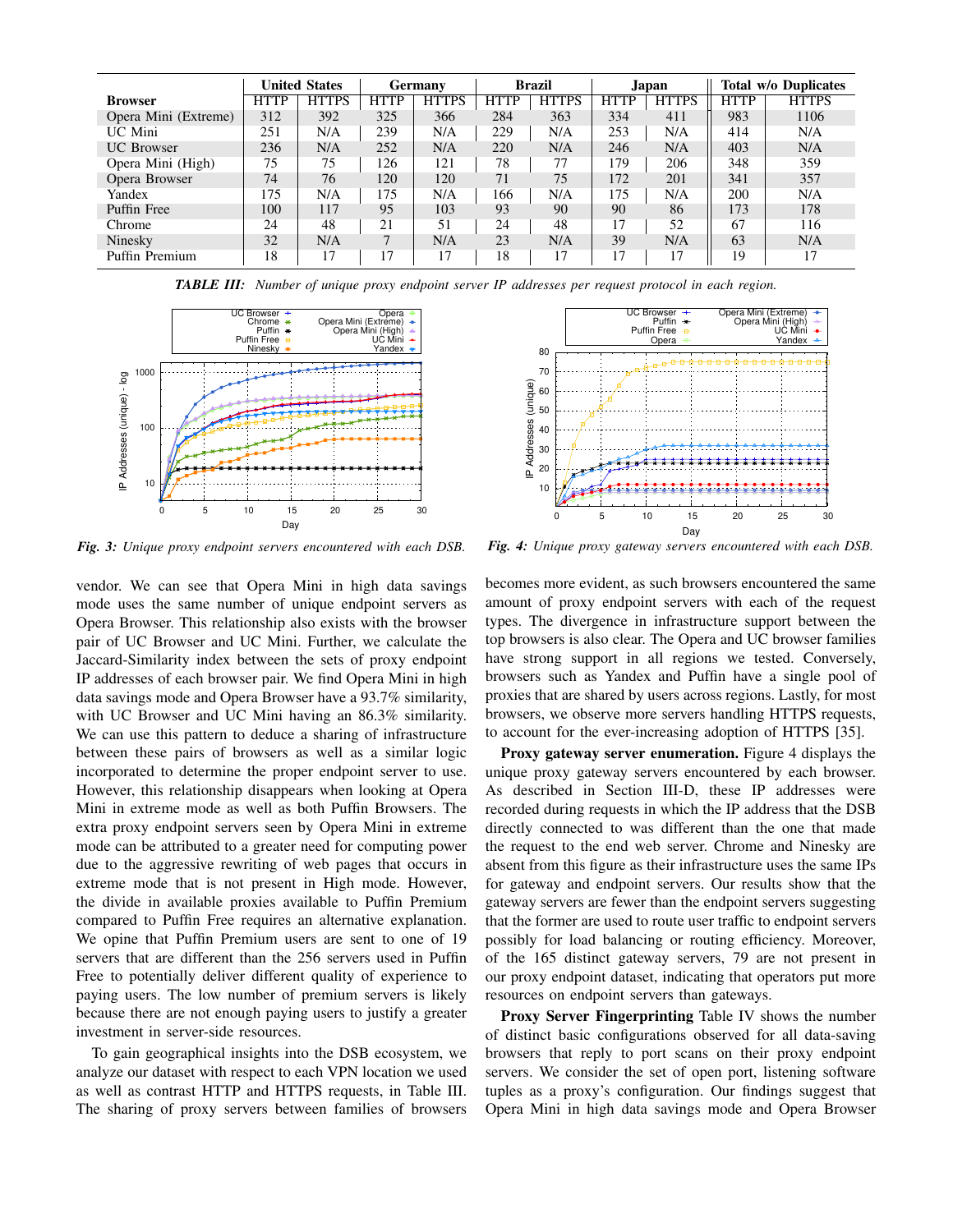| <b>Browser</b>       | <b>Configurations</b> | Avg. Services |
|----------------------|-----------------------|---------------|
| Opera Browser        | 23                    | 18.7          |
| Opera Mini (High)    | 28                    | 18.9          |
| Opera Mini (Extreme) |                       | 8.7           |
| Puffin Free          |                       | 1.3           |
| Puffin Premium       |                       |               |

*TABLE IV: Number of distinct proxy server configurations and average number of listening services for each data saving browser.*

are based on the same underlying technology due to the large overlap in their proxy-endpoint servers' configurations.

The discovered heterogeneity among the proxy-server configurations of Opera Browser and Opera Mini in high datasaving mode was unexpected. One would assume that commercial proxy servers would be created once and cloned to any endpoint machine required. However, our results suggest otherwise. Many of our scans report different Opera proxy endpoint servers hosting the same service on slightly different port numbers. For example, on one recorded proxy server, a specific service was listening on port 9001 while on another proxy server, the same service was listening on 9002. Our results show these differences are not due to setup error. Rather, many of these configurations exist across each of the regions where Opera datacenters are located. There appears to be a deliberate heterogeneity within a particular region, while also a homogeneity is exhibited across all global regions. What remains unclear is what purpose each of these configurations serve and what causes a user's traffic to be routed to a proxy server of a particular configuration.

We found proxy endpoint servers hosting many listening services, instead of limiting the number to the bare minimum to reduce the attack surface. Table IV also presents the average number of open ports on each DSB's endpoint proxy servers. While Puffin's proxy servers listen on the expected ports, Opera's listen on many ports and often have duplicated services listening on 10-15 different port numbers. Even though running multiple instances of the same service on varying ports does not expose servers to new attacks (compared to running different services at different ports), it still complicates the process of securing these servers via network-level defenses, such as, firewalls and intrusion-detection systems. Table V shows the outdated software we discovered listening on the gateway proxy servers of many DSBs. We found that a large percentage of DSB gateway proxy servers have listening services which are almost 6 years old. These outdated services are vulnerable to a wide range of attacks, such as, denial of service, privilege escalation, and directory traversal.

# *C. ReCAPTCHA*

Figure 5 shows the distribution of reCAPTCHA v3 scores for all browsers on each day of our experiment period. We limit our reporting period to 7 days as beyond that time frame we record a convergence of returned scores with data savings enabled and disabled. This convergence informs us that re-CAPTCHA has identified our test devices behind DSB proxy servers using methods such as browser fingerprinting. We



*Fig. 5: Daily reCAPTCHA v3 scores across browsers with data savings enabled and disabled (whiskers extended to 5% and 95% of dataset).*

leave further analysis of the effect DSBs have on reCAPTCHA scores over long time periods to future work.

We find a clear dichotomy in the reCAPTCHA scores returned for browsers with data savings mode enabled and disabled. Our results demonstrate that a user's browsing experience can vary drastically each time they use a DSB. According to Google's reCAPTCHA v3 guidelines [18], web site administrators should use scores below 0.5 as a baseline for bot activity. Assuming most web sites follow this baseline, users of DSBs will experience more captchas, rate-limiting, and even IP bans when data-saving mode is enabled.

As multiple users share the same DSB proxy, the reputation for a proxy depends on the aggregated behavior of all its users. Hence, it is possible that malicious users could negatively impact the web browsing experience of the benign majority. To evaluate this scenario, we conducted a proof-of-concept attack against Puffin. Using one device which we designated as the "attacker", we performed minor bot-like activity on a web site protected by a popular anti-bot service: after requesting the site's home page multiple times in a short time window, the attacker was shown a captcha. When visiting the same site through Puffin on the "victim" device (same smartphone model), it would immediately receive a captcha lasting for a short time frame (approximately 5 minutes). We empirically determined that this effect is only present if the victim and attacker (i) share the same proxy IP address, (ii) have the same device model, and (iii) visit the same web site in close temporal proximity. We determined the probability of a user meeting these criteria during our testing period is small enough to ensure no users were effected by our experiment. However, in the unlikely event that these criteria were met, the resulting effect would be a limited inconvenience to any users of the web site, who would only need to solve a captcha to continue browsing. While in practice attackers could trivially increase the volume of requests and significantly magnify the impact of the attack (e.g., using multiple popular devices), we did not attempt/explore this for ethical reasons.

## *D. Data Saving Mode Security Degradation*

We found that proxy servers supporting DSBs typically do not provide the same level of security as traditional mobile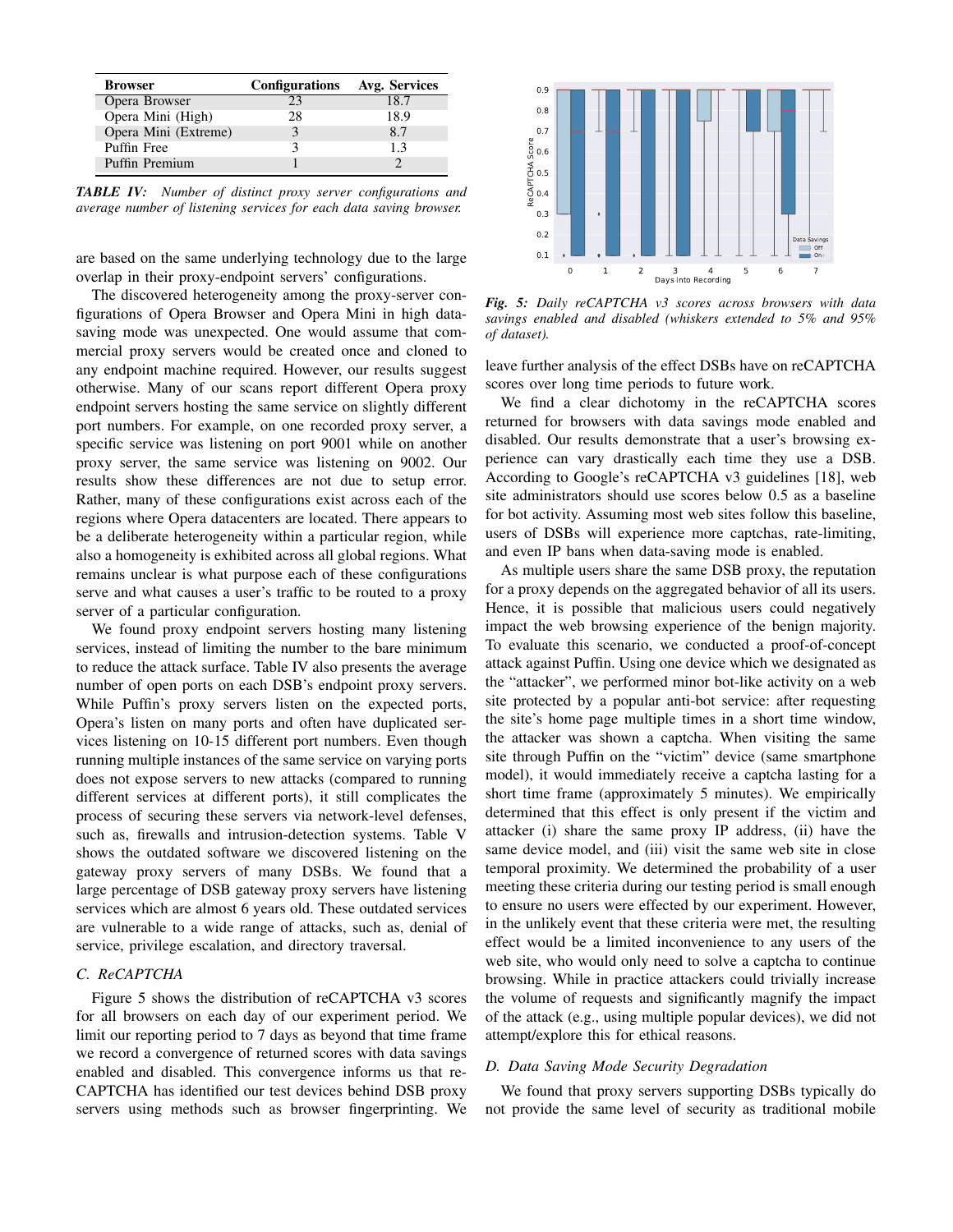|                   |                                                     |                | <b>Months</b>   |             | <b>Maximum</b>   |                                |
|-------------------|-----------------------------------------------------|----------------|-----------------|-------------|------------------|--------------------------------|
| <b>Browser</b>    | <b>Outdated Software</b>                            | <b>Servers</b> | <b>Outdated</b> | <b>CVEs</b> | <b>CVE</b> Score | <b>Example CVEs</b>            |
| Yandex            | nginx v1.8.1, v1.12.2, v1.14.2                      | 14             | 28.3            |             | 7.8              | CVE-2018-16843, CVE-2018-16844 |
| <b>UC</b> Browser | nginx $v1.10.1$ , $v1.12.2$ , Twisted Web $v10.2.0$ |                | 57.7            | 2.7         | 7.8              | CVE-2018-16843, CVE-2018-16844 |
| UC Mini           | nginx v1.10.1, v1.12.2, Twisted Web v10.2.0         | 4              | 57.7            | 2.7         | 7.8              | CVE-2018-16843, CVE-2018-16844 |
| Puffin Free       | lighttp $v1.4.35$                                   |                | 68              |             |                  | CVE-2015-3200                  |
| Puffin Premium    | lighttp $v1.4.35$                                   | $\overline{4}$ | 68              |             |                  | CVE-2015-3200                  |
| Opera Browser     | nginx v1.10.2, v1.12.2                              |                | 32.5            | 3.5         | 7.8              | CVE-2018-16843, CVE-2018-16844 |

*TABLE V: Information about outdated software running on DSB gateway proxy servers. Numbers averaged across servers of each DSB.*

|                      | <b>Savings On</b> |    | <b>Savings Off</b> |      |        |      |  |
|----------------------|-------------------|----|--------------------|------|--------|------|--|
| <b>Browser</b>       | Weak<br>Strong    |    | Strong             | Weak | Strong | Weak |  |
| Chrome               |                   | Q  |                    |      |        | $+2$ |  |
| Opera Browser        |                   | 9  |                    |      | -5     | $+2$ |  |
| Opera Mini (High)    |                   | 9  |                    |      | $-5$   | $+2$ |  |
| Opera Mini (Extreme) | 3                 | 10 |                    |      | -6     | $+3$ |  |
| Puffin Free          | 6                 | 7  | N/A                | N/A  | N/A    | N/A  |  |
| Puffin Premium       |                   |    | N/A                | N/A  | N/A    | N/A  |  |

*TABLE VI: Strong and weak cipher suites offered by DSBs.*

browsers. Thus, when users enable the data-saving mode of a browser, they are immediately putting themselves at greater risk for the benefit of mobile data savings. In this section we discuss how the proxies that support DSBs affect two foundational aspects of TLS. First, we observe that proxies support a different and typically less secure set of cipher suites. Second, we highlight grave differences in handling certificate errors with data-saving enabled vs. disabled.

Supported Cipher Suites. Next we determine the extent of security degradation in each browser when data-saving modes are enabled. An interesting finding relates to the number of cipher suites offered by each DSB and its corresponding proxy infrastructure. Table VI lists the number of strong and weak cipher suites (as categorized by SSL Labs) offered by each browser with data-savings enabled and disabled. All browsers that support proxying HTTPS content introduce additional weak cipher suites while the majority also reduce the number of strong cipher suites. This choice of cipher suites puts the user at unnecessary risk as a variety of known attacks (e.g., POODLE [49]) can be launched against the known weak suites. Furthermore, while the Opera and Opera Mini browsers with disabled data savings support the more modern TLS version 1.3, their supporting proxy infrastructure does not.

SSL certificate error handling. The results of our experiments with respect to handling SSL certificate errors are summarized in Table VII. Recall that in this experiment we visited a number of sites where each site features a specific defect in the provided SSL certificate (e.g., expired, selfsigned, etc.). We visited each site twice, once with data savings enabled, and once with data savings disabled. If a DSB correctly prevents the user from visiting a site with an erroneous certificate or displays a warning page, we mark the corresponding cell with a ✓ symbol. Further, we represent browsers which allow users to visit web sites with certificate errors but present them with a warning pop-up with a "!" symbol. Any browser that does not alert users of certificate errors on a page they are attempting to visit is labeled with a  $\chi$  symbol. Lastly, any behavior that does not fall into the

above three categories is labeled with an "N/A". For example, Opera Mini with data savings mode disabled prevents users from visiting sites providing a certificate signed by GeoTrust, but does not alert users of any errors. Although this behavior prevents immediate access to potentially harmful web sites, it leads to user confusion. We mark Puffin browsers with a "\*" because they do not allow users to disable proxying.

First, we find that for the majority of errors, Opera and Puffin allow access and only show a warning, as opposed to Chrome that prevents access. As prior work has reported significant click-through rates when users are presented with SSL-related browser warnings [21], this approach is problematic. Opera Browser and Opera Mini in both data savings modes (High and Extreme) allow users to visit pages with certificates signed using the SHA1 hashing algorithm. Additionally, Opera Browser and Opera Mini in High data savings mode allow users to visit sites where the certificate supplied does not match the correct subdomain. We demonstrate this vulnerability in both browsers in demo videos [11], [13]. This could potentially allow *related-domain* attackers [26] to bypass the cookie-integrity checks recently adopted by browsers that rely on cookie prefixes [24]. In both cases, the user sees a lock icon in the URL bar indicating their connection to the web server is secure, when in reality it is not.

One of the most severe revelations resulting from this experiment is that Opera browsers in data-saving mode accept certificates from distrusted certificate authorities (CAs). A CA is considered distrusted if it has its private signing keys disclosed (e.g., SuperFish [20] which was never officially a CA yet signed certificates for all websites for adware-related reasons), or it has a known history of misissuing certificates (e.g., GeoTrust and RapidSSL [64]). Opera Browser and Opera Mini in High data savings mode accept the former, while all variants of Opera accept the latter. We demonstrate this attack against Opera Browser in a demo video [10]. Disabling data savings mode in Opera Browser removes the vulnerability and properly alerts users to the error. However, Opera Mini simply fails to load the potentially dangerous web page and does not alert the user as to the reason why. Accepting these untrusted certificates leaves users vulnerable to severe manin-the-middle attacks against arbitrary websites.

We successfully executed this attack using a certificate generated for a domain under our control and signed with the SuperFish private key. Although creating the fake certificate is straightforward, to execute this attack, the adversary must also MITM connections in front of the Opera endpoint servers, e.g., by poisoning their DNS cache or performing selective BGP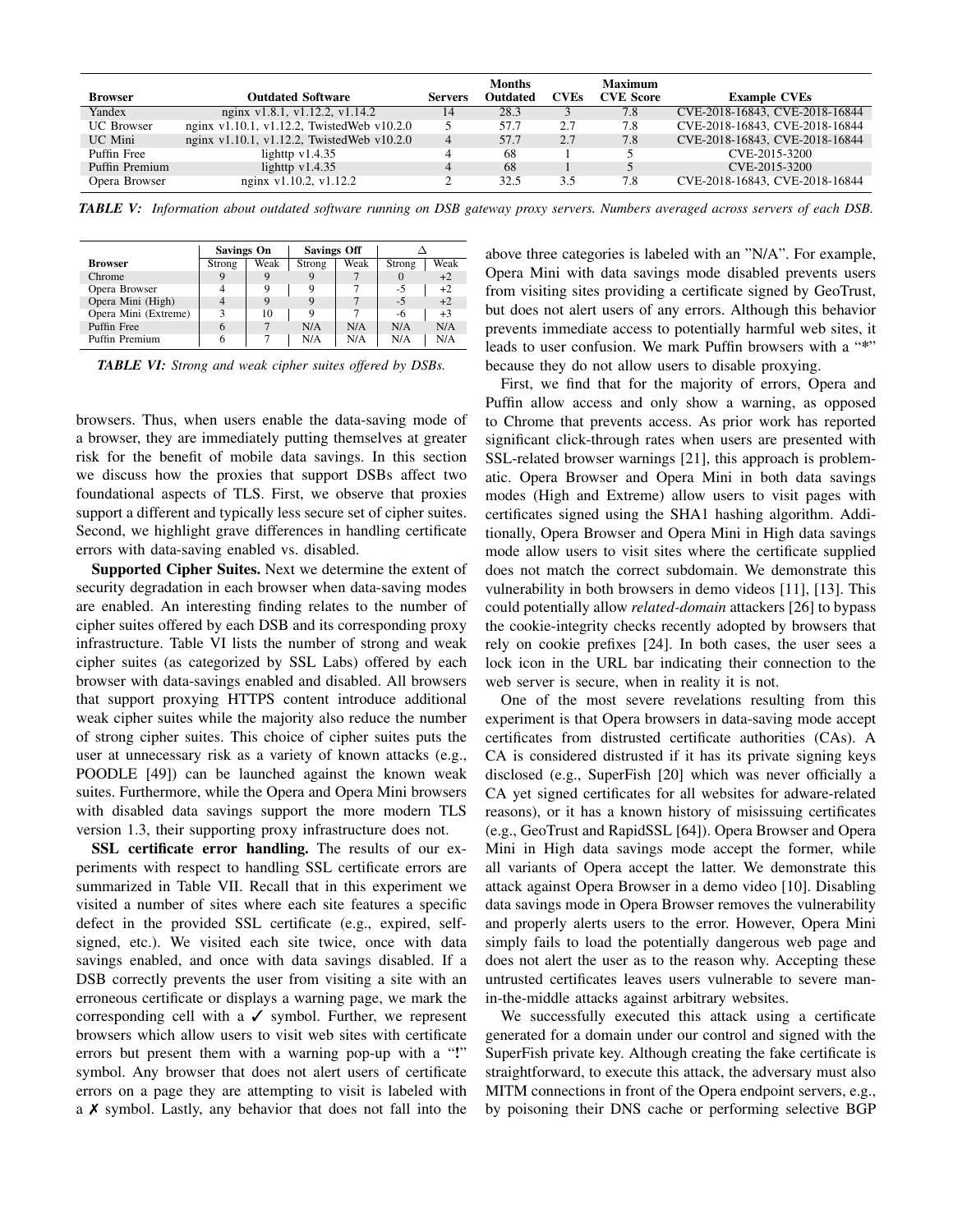|                      |    | expired |    | wrong.host | self-signed<br>untrusted-root |     | sha1-intermediate |                                                                            | <b>SuperFish</b> |     | GeoTrust |     |     |     |
|----------------------|----|---------|----|------------|-------------------------------|-----|-------------------|----------------------------------------------------------------------------|------------------|-----|----------|-----|-----|-----|
| <b>Data Savings</b>  | On | Off     | On | Off        | On                            | Off | On                | Off                                                                        | On               | Off | On       | Off | On) | Off |
| Chrome               |    |         |    |            |                               |     |                   |                                                                            |                  |     |          |     |     |     |
| Opera Browser        |    |         |    |            |                               |     |                   |                                                                            |                  |     |          |     |     |     |
| Opera Mini (High)    |    |         |    |            |                               |     |                   |                                                                            |                  |     |          |     |     | N/A |
| Opera Mini (Extreme) |    |         |    |            |                               |     |                   |                                                                            |                  |     | N/A      |     |     | N/A |
| Puffin Web Browser*  |    |         |    |            |                               |     |                   |                                                                            |                  |     |          |     |     |     |
| Puffin Premium*      |    |         |    |            |                               |     |                   |                                                                            |                  |     |          |     |     |     |
|                      |    |         |    |            |                               |     |                   | Prevent access: $\angle$ , Allow access: $\angle$ , Warn but allow access: |                  |     |          |     |     |     |

*TABLE VII: Differences between how DSBs handle certificate errors depending on whether the data saving mode is enabled or not.*

h www.superfish2019.com  $C$  : www.superfish2019.com  $C$  : If you see this, your browser supports SuperFish signed<br>certificates



*Fig. 6: Opera behavior when visiting a site with a SuperFish signed certificate with data savings disabled (left) and enabled (right).*

hijacking. Prior work has demonstrated the effectiveness of DNS cache poisoning attacks [40], while security companies have recently issued reports about major DNS hijacking campaigns [2], [5]. We simulate DNS cache poisoning by modifying the authoritative DNS server for our domain to direct traffic to our "attacker" machine. This machine runs MITMProxy [8] and presents the SuperFish signed certificate to Opera's proxy servers. Using Opera Browser and Opera Mini in High data savings mode, we visit our domain and receive the page contents with a lock icon in the URL bar. Figure 6 shows how the same browser detects the bad Superfish-signed certificate when the data-saving mode is disabled yet accepts the certificate when it is enabled. We theorize that, in order to bootstrap the root CA store of their proxies, Opera extracted trusted CAs from real devices including the Lenovo laptops that were infected with Superfish [20]. Even though these root certificates are no longer trusted, this removal decision appears to not be reflected in Opera's root CA store.

# *E. Content Manipulation and Leakage*

Proxy servers are at liberty to modify the actual HTML content of a web site, as well as any meta information in the HTTP responses used to transmit that content.

Modifications to the HTTP transport. Alarmingly, our experiments reveal that DSB proxy servers drop a number of headers in HTTP responses, which renders any security measures that rely on these headers moot. For example, the proxies for both Opera Mini in high data savings as well as Opera Browser do not forward the X-Frame-Options HTTP header. As this header is the predominant defense against clickjacking, dropping the header exposes web sites and their users to these attacks. We demonstrate this vulnerability in both browsers with demo videos [12] [14]. Similarly, Opera's proxy servers drop the X-CSRF-Token HTTP header, with the same effect of nullifying a class of CSRF defense mechanisms. Opera's proxies furthermore drop the X-Content-Type-Options, X-WebKit-CSP, and X-Permitted-Cross-Domain-Policies headers and custom headers unique to a particular website.

Unfortunately, our experiments also identified a series of modifications in HTTP requests. Particularly, UC Browser, UC Mini, Opera, and Opera Mini in high data savings mode collect a slew of potentially sensitive information (i.e., IMEI, phone number, device serial number, and the Android advertising ID) and transmit that information in HTTP headers to their proxy servers. We note that the Android advertising ID is not considered privacy sensitive per se and users are at liberty to reset this ID at any time. However, Opera additionally includes a so-called OperaID header that includes a persistent identifier in all its requests. This behavior neglects the Google Play Store guidelines, as it allows Opera to re-identify users even after they reset their advertising IDs.

Modifications to HTML content. Manipulating the HTML content would invariably erode users' trust. Hence, as expected, we did not observe any clearly malicious modifications to HTML content. Specifically, we observed modifications to a web site's content for Opera Mini in high data savings mode and Opera Browser, where the proxy server injects CSS content to block advertisements. To this end, the injected CSS styles hide DOM elements originating from well-known advertising exchanges. As hiding advertisements improves users' experience, we ascribe benign intent to these modifications.

Leakage. We performed the URL leakage experiment for 17 weeks, the page content leakage experiment for 8 weeks, and the credential leakage experiment for 5 weeks. During these experiments we did not record any instance of a third party attempting to revisit any page we visited through the browsers or use any of the information we leaked. While this result is unsurprising, we felt it important to include so as to provide a full picture of the DSB ecosystem.

## V. DISCUSSION AND FUTURE WORK

In this section we discuss our main findings, their implications, as well as potential future research directions in the space of data-saving browsers.

Savings vs Security. With DSBs occupying a considerable portion of the market share of mobile browsers, it is critical to bring attention to the security implications of enabling data savings. Our study showed that the majority of data savings only occur if the user is browsing (Section IV-A); when consuming streaming content, most browsers cannot offer any savings and, in fact, seven out of the ten evaluated actually consume more data when streaming videos, rather than less.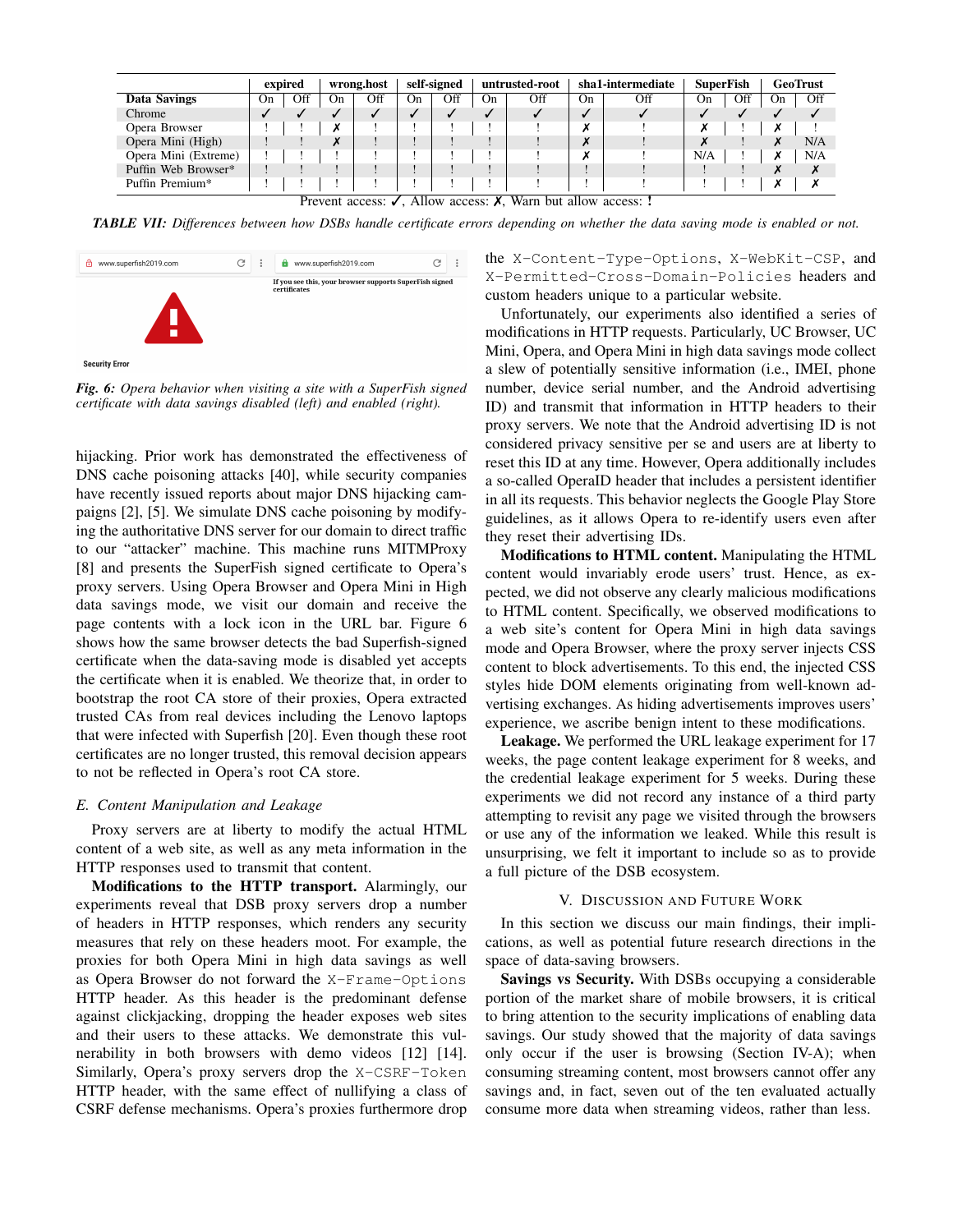At the same time, even though we found no evidence that data-savings browsers act maliciously (Section IV-E), these browsers expose their users to substantial security risks. We observed the usage of outdated software on proxying servers which could potentially lead to attackers achieving full MITM capabilities for these browsers (Section IV-B), as well as the use of weak cryptographic ciphers and issues with the verification process of TLS certificates (Section IV-D). Among others, we discovered that *all* users of the Opera Browser and Opera Mini in High-data-savings mode were vulnerable (prior to our disclosure) to SuperFish attacks where attackers could straightforwardly generate certificates with the leaked SuperFish private key, and successfully MITM all TLSprotected connections of these users. Orthogonally to these issues, we discovered that the "co-location" of traffic from benign and malicious users (i.e., the fact that everyone's traffic flows through the same DSB servers) means that benign users will be shown more CAPTCHAs when using data-savings browsers, compared to browsing the web through traditional means (Section IV-C).

Data-savings design. As HTTPS adoption is steadily increasing across the Web, with recent statistics reporting ∼69% in the top 150K websites [17], this complicates the offering of secure data savings. During our analysis we observed three unique ways of offering data savings. Some browsers (such as Yandex and UC Mini) completely "excuse" themselves from HTTPS connections thereby protecting their end-to-end nature but effectively offering near-zero savings in an HTTPSby-default web. Other browsers (such as Chrome and Opera Browser) perform TLS termination in order to be able to offer data-savings over TLS-protected connections. This creates the potential for all the issues we discovered in this paper. Offering a data-savings mode through TLS interception means that the browser is, in effect, running *dual TLS stacks*. One at the device itself (when data-savings is turned off) and one at the proxy servers of the browser vendors. Keeping these stacks in sync is clearly complicated and can give rise to subtle bugs (such as forgetting to remove the SuperFish certificate from the proxy-side, root CA store) which can remain hidden for long periods of time, exposing users to MITM attacks. Finally, we observed a class of DSBs (such as Puffin) where the real browser is situated on remote servers and the browser running on the user's device is merely a "terminal" which renders the received server-side content and relays user actions (e.g., clicking a link) to the real server-side browser. This architecture bypasses the issues associated with dual TLS stacks. However, similarly to other TLS-intercepting browsers, user privacy is diminished as these browser vendors get access to users' full browsing history, cookies, and credentials.

We argue that there is a fourth design option available that can result in data savings with reduced privacy concerns. Namely, since multimedia content (such as images and videos) are major culprits of increased data usage, we argue that a mobile browser can selectively use TLS termination and content rewriting just for these types of content. Specifically, the mobile browser can fetch the main HTML content of a webpage without any TLS termination and, at the client side, decide which subsequent resources must be fetched over content-rewriting proxies. This effectively reduces the impact of a misconfigured/compromised content-rewriting server to multimedia content, instead of the entirety of content that is currently exposed. We leave the design and evaluation of such a data-saving browser to future work.

Understanding user perceptions. While the allure of saving data likely plays an important role in the decisionmaking process of users when choosing a browser, a study that explores how users perceive DSBs could provide important insights. The transparent process of data-saving and the technical complexities of TLS interception, obfuscate the privacy and security implications of sensitive communications being in a readable form on not-explicitly-trusted or potentiallyvulnerable proxy servers. It is likely that if end users would understand the methods through which data-savings are offered, that they would stop utilizing these types of browsers.

Similarly, because of the arbitrary geographical location of the content-rewriting servers, plaintext/encrypted data may suddenly flow through unexpected and unfavorable regions with different privacy laws and stances towards user data. In February 2019, US Senators asked the DHS to investigate mobile browsers and VPNs that relay the traffic of government employees to countries of "national security concern" [53]. We, again, expect that if government employees are made aware of the exact methods through which data-savings are achieved, they may very well switch to different browsers.

Responsible disclosure. We have reached out to the affected browsers and responsibly disclosed to them our findings. To date, we have received responses from Opera regarding the SuperFish certificate validation errors and the dropping of security sensitive HTTP headers by proxy servers. Opera has responded to our report and immediately patched the vulnerabilities. We are currently in the process of following up with the remaining vendors to ensure they are aware of our findings and to understand how they intend to address them.

# VI. RELATED WORK

To the best of our knowledge, this paper presents the first security analysis of data-saving browsers, highlighting their differences compared to traditional browsers and how these differences can lead to weakened security and degraded user experience. Here, we briefly discuss prior work on TLS interception, mobile browsers, and rogue network relays.

TLS Interception. In 2017, Durumeric et al. proposed a technique for identifying the presence of HTTPS interception by inspecting the TLS handshake of browsers and identifying discrepancies between these handshakes and the declared user agent [32]. Using multiple vantage points (i.e., Cloudflare servers and e-commerce sites) the authors measured the phenomenon of HTTPS interception and traced it back to specific middleboxes and antivirus software. De Carnavalet and Mannan investigated the client-side TLS interception of antivirus and parental-control applications, finding vulnerabilities that included the acceptance of self-signed and revoked certificates,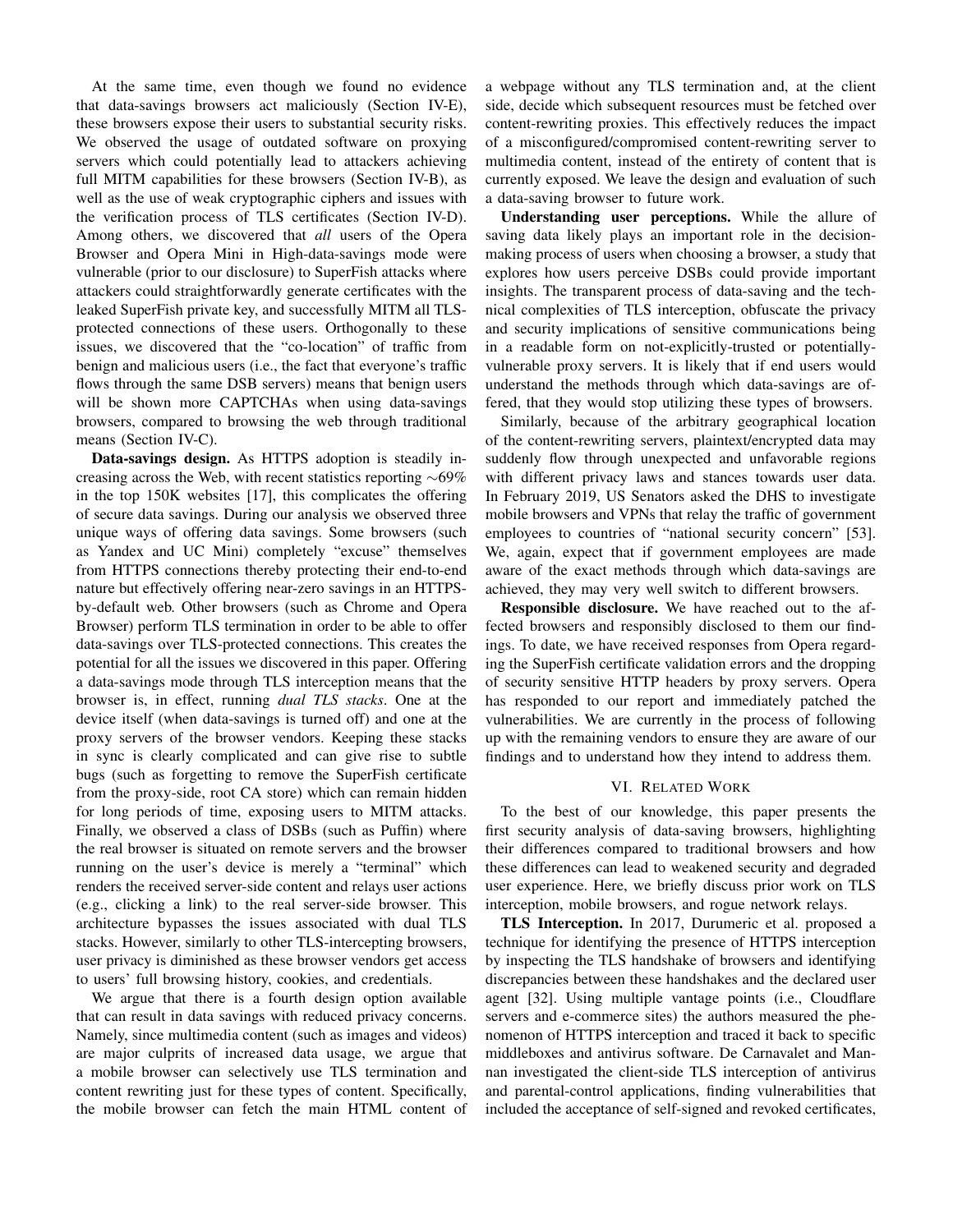enabling MITM attackers to hijack connections to this TLSintercepting software that they could not have hijacked if that software was absent [30]. Waked et al. analyzed the TLS interception of six network appliances finding similar certificate-validation and poor key-storage issues [63].

Given all the issues with TLS interception, the US-Cert has published an alert (TA17-075A) titled "HTTPS Interception Weakens TLS Security" where they encourage organizations to verify that they need HTTPS-interception capabilities and "ensure their HTTPS inspection products are performing correct transport layer security (TLS) certificate validation" [61].

Inspired by the issues introduced by TLS-intercepting software, Lee et al. recently proposed an alternative, middleboxaware TLS protocol which allows clients to authenticate middleboxes and servers to be aware of the presence of a middlebox between them and clients [41]. Note that, unlike middleboxes, antivirus software, and parental-control applications, data-savings browsers control both the client-side (i.e., the browser) as well as the content-rewriting servers (conceptually similar to a middlebox). Our work therefore confirms the difficulty of securely intercepting TLS connections even with the increased control afforded by data-saving browsers.

Mobile Browser Security. When handheld electronic devices started including browsers in their software, researchers realized that these browsers had to make certain design decisions that made them uniquely vulnerable to specific types of attacks. Niu et al. [50] and Amrutkar et al. [22] showed how the limited screen real-estate of handheld devices could be abused for highly-effective phishing attacks [36]. Luo et al. performed a longitudinal analysis of Android mobile browsers finding that, in terms of UI vulnerabilities, mobile browsers are becoming less secure over time [45] and are slower in supporting standard security mechanisms (such as CSP and HSTS) compared to desktop browsers [44]. Tendulkar et al. investigated how "cloud browsers" (such as Puffin) can be abused for free computation but did not investigate the security and privacy impact of using these browsers [59].

Orthogonal to the ability of mobile browsers to enforce security mechanisms, Mendoza et al. quantified the consistent use of security mechanism across desktop and mobile sites, finding cases where the mobile versions of websites did not employ the same mechanisms as the desktop versions and could therefore be abused to attack users [48]. Previously, Papadopoulos et al. [51] and Leung et al. [42] had compared the privacy loss when accessing a web service over a mobile browser or the corresponding mobile app. Kim et al. demonstrated the privacy risks that users face due to incorrect implementations of the Geolocation API in mobile browsers [39]. Recent studies also measured the extent to which web sites leverage APIs supported by modern browsers for accessing smartphone sensor data, which can be used for a plethora of different attacks [29], [46].

In this paper, we investigate a specific class of mobile browsers that attempt to offer data-savings to their users and present a comprehensive exploration of the security issues that are introduced when users activate this data-savings mode.

Rogue Network Relays. Even though the average user connects to web servers directly, there exist a number of scenarios where users willingly proxy their traffic through various servers, as way of evading censorship, preserving anonymity, and accessing geo-fenced services. Prior work has discovered that a fraction of these proxying systems modify the content that flows through them with security and privacy consequences. In 2014, Winter et al. proposed a system that used honeytokens to discover malicious Tor exit nodes which capitalized on unencrypted connections to collect credentials of Tor users [65]. Sivakorn et al. showed how malicious operators of Tor exit nodes could collect HTTP cookies from unencrypted communications and then later abuse them for session hijacking attacks [55]. Tsirantonakis et al. investigated the content-modification performed by open proxies discovering that 5.15% of them perform some type of malicious modification [60]. Chung et al. utilize an HTTP(S)-proxying service that uses real user devices to measure the level of content-integrity violations across the web finding that up to 4.8% of the proxying nodes in their experiment were subject to some form of content-integrity violation [27].

In contrast to past work, even though we utilized a large number of honeytoken-based experiments, we did not discover any signs of malicious content modification or data leakage. This is an intuitive finding since the browser vendors behind data-saving browsers are legitimate entities which are highly unlikely to voluntarily engage in this type of behavior.

## VII. CONCLUSION

In a world where a large portion of web browsing is conducted on smartphones on-the-go, and data plans present a substantial cost for most users, data-saving browsers pose an alluring option. In our study we set forth to explore, and ultimately demonstrate, that enabling the data-saving mode significantly impacts a user's security posture. Our experimental analysis revealed a series of vulnerabilities that are introduced by data-saving modes in major browsers, and which constitute a significant privacy and security threat to hundreds of millions of users. Our findings highlight the immensity of the trade-off that users are faced with, as the obvious financial benefits of using DSBs are overshadowed by weakened TLS encryption, faulty certificate inspection, lack of support for security mechanisms, traffic flowing through proxy servers running outdated software, and users being labeled as potential bots. Our study sheds light on an important security threat that hundreds of millions of users are currently facing, and we hope that our findings help users make more informed decisions during their mobile browser selection process.

Acknowledgements: We thank our shepherd Emily Stark and the anonymous reviewers for their helpful feedback. This work was supported by the Office of Naval Research (ONR) under grants N00014-17-1-2541 and N00014-19-1-2364, as well as by the National Science Foundation (NSF) under grants CNS-1617593, CNS-1813974, and CNS-1934597.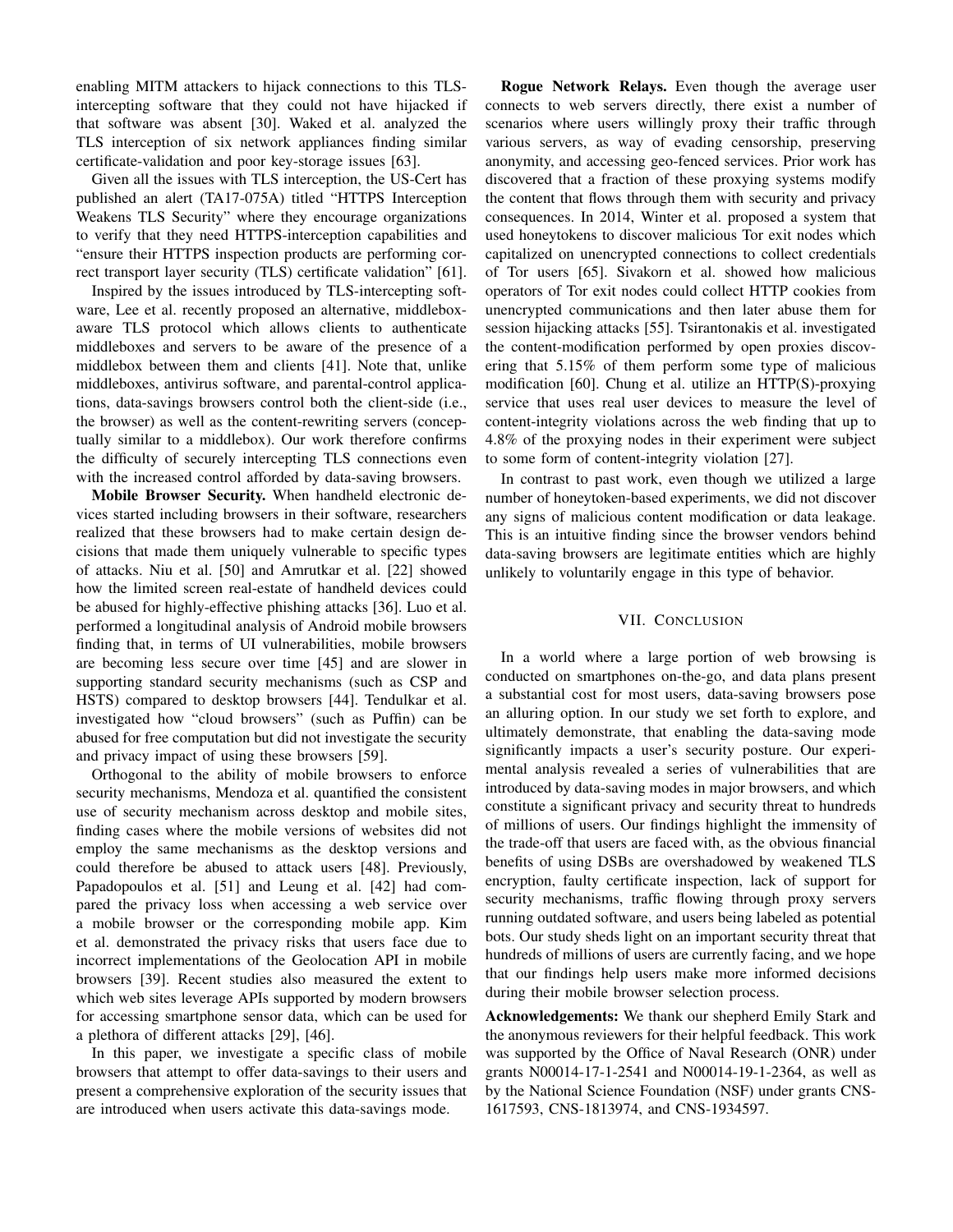#### **REFERENCES**

- [1] Andhook. https://github.com/asLody/AndHook.
- [2] Ars technica dhs: Multiple us gov domains hit in serious dns hijacking wave. https://arstechnica.com/informationtechnology/2019/01/multiple-us-gov-domains-hit-in-serious-dnshijacking-wave-dhs-warns/.
- [3] Boringssl. https://github.com/google/boringssl.
- [4] Chromium blog: Chrome lite pages for a faster, leaner loading experience. https://blog.chromium.org/2019/03/chrome-lite-pages-forfaster-leaner.html.
- [5] Cisco talos dns hijacking abuses trust in core internet service. https: //blog.talosintelligence.com/2019/04/seaturtle.html.
- [6] Data savings and turbo mode. https://www.opera.com/turbo.
- [7] Google recaptcha v3 interpreting the score. https://developers.google. com/recaptcha/docs/v3.
- [8] Mitmproxy. https://mitmproxy.org/.
- [9] Nmap. https://nmap.org.
- [10] Opera browser superfish attack demo. https://vimeo.com/376471169/ 3ce7f26104.
- [11] Opera browser wrong host demo. https://vimeo.com/376667209/ c38449bb65.
- [12] Opera browser x-frame-options demo. https://vimeo.com/376524398/ 0d36db25cb.
- [13] Opera mini wrong host certificate demo. https://vimeo.com/376667274/ 8dae75351a.
- [14] Opera mini x-frame-options demo. https://vimeo.com/376524711/ a0c9f78a93.
- [15] Pew research center use of smartphones and social media is common across most emerging economies. https://www.pewresearch.org/internet/ 2019/03/07/use-of-smartphones-and-social-media-is-common-acrossmost-emerging-economies/.
- [16] Polar proxy. https://www.netresec.com/?page=PolarProxy.
- [17] Qualys SSL Labs SSL Pulse. https://www.ssllabs.com/ssl-pulse/.
- [18] recaptcha guidelines. https://developers.google.com/recaptcha/docs/v3.
- [19] Statista -share of global mobile website traffic 2015-2019. https://www.statista.com/statistics/277125/share-of-website-trafficcoming-from-mobile-devices/.
- [20] The Guardian Lenovo accused of compromising user security by installing adware on new PCs. https://www.theguardian.com/ technology/2015/feb/19/lenovo-accused-compromising-user-securityinstalling-adware-pcs-superfish, 2015.
- [21] Devdatta Akhawe and Adrienne Porter Felt. Alice in warningland: A large-scale field study of browser security warning effectiveness. In *Proceedings of the 22nd USENIX Security Symposium (USENIX Security)*, 2013.
- [22] Chaitrali Amrutkar, Kapil Singh, Arunabh Verma, and Patrick Traynor. VulnerableMe: Measuring systemic weaknesses in mobile browser security. In *Proceedings of the International Conference on Information Systems Security (ICISSP)*, 2012.
- [23] Badssl a memorable site for HTTPS misconfiguration. https://badssl. com.
- [24] Adam Barth and Mike West. Cookies: HTTP State Management Mechanism. Internet-draft, Internet Engineering Task Force, 2019. Work in Progress.
- [25] Kevin Bock, Daven Patel, George Hughey, and Dave Levin. uncaptcha: a low-resource defeat of recaptcha's audio challenge. In *Proceedings of the 11th USENIX Workshop on Offensive Technologies (WOOT)*, 2017.
- [26] Stefano Calzavara, Riccardo Focardi, Matus Nemec, Alvise Rabitti, and Marco Squarcina. Postcards from the post-http world: Amplification of https vulnerabilities in the web ecosystem. In *Proceedings of the 40th IEEE Symposium on Security and Privacy (IEEE S&P)*, 2019.
- [27] Taejoong Chung, David Choffnes, and Alan Mislove. Tunneling for transparency: A large-scale analysis of end-to-end violations in the internet. In *Proceedings of the 2016 Internet Measurement Conference (ICM)*, 2016.
- [28] Cam Cullen. Sandvine 2019 Mobile Internet Phenomena Report. https://www.sandvine.com/press-releases/sandvine-releases-2019 mobile-internet-phenomena-report, 2019.
- [29] Anupam Das, Gunes Acar, Nikita Borisov, and Amogh Pradeep. The web's sixth sense: A study of scripts accessing smartphone sensors. In *Proceedings of the ACM SIGSAC Conference on Computer and Communications Security*, 2018.
- [30] Xavier de Carné de Carnavalet and Mohammad Mannan. Killed by proxy: Analyzing client-end tls interception software. In *Proceedings of the 23rd Network and Distributed System Security Symposium (NDSS)*, 2016.
- [31] Zakir Durumeric, David Adrian, Ariana Mirian, Michael Bailey, and J Alex Halderman. A search engine backed by internet-wide scanning. In *Proceedings of the 22nd ACM SIGSAC Conference on Computer and Communications Security*, 2015.
- [32] Zakir Durumeric, Zane Ma, Drew Springall, Richard Barnes, Nick Sullivan, Elie Bursztein, Michael Bailey, J Alex Halderman, and Vern Paxson. The security impact of https interception. In *Proceedings of the 24th Network and Distributed System Security Symposium (NDSS)*, 2017.
- [33] Zakir Durumeric, Eric Wustrow, and J Alex Halderman. Zmap: Fast internet-wide scanning and its security applications. In *Proceedings of the 22nd USENIX Security Symposium (USENIX Security)*, 2013.
- [34] Qilin Fan, Hao Yin, Geyong Min, Po Yang, Yan Luo, Yongqiang Lyu, Haojun Huang, and Libo Jiao. Video delivery networks: Challenges, solutions and future directions. *Computers & Electrical Engineering*, 66:332–341, 2018.
- [35] Adrienne Porter Felt, Richard Barnes, April King, Chris Palmer, Chris Bentzel, and Parisa Tabriz. Measuring HTTPS adoption on the web. In *Proceedings of the 26th USENIX Security Symposium (USENIX Security)*, 2017.
- [36] Adrienne Porter Felt and David Wagner. Phishing on mobile devices. In *Proceedings of the Web 2.0 Security and Privacy Workshop (W2SP)*, 2011.
- [37] Google fi plans benefits & details. https://fi.google.com/about/plans/.
- [38] Muhammad Ikram, Narseo Vallina-Rodriguez, Suranga Seneviratne, Mohamed Ali Kaafar, and Vern Paxson. An analysis of the privacy and security risks of android vpn permission-enabled apps. In *Proceedings of the Internet Measurement Conference (IMC)*, 2016.
- [39] Hyungsub Kim, Sangho Lee, and Jong Kim. Exploring and mitigating privacy threats of html5 geolocation api. In *Proceedings of the 30th Annual Computer Security Applications Conference (ACSAC)*, 2014.
- [40] Klein, Amit and Shulman, Haya and Waidner, Michael. Internet-wide study of dns cache injections. In *Proceedings of the IEEE INFOCOM Conference on Computer Communications*, 2017.
- [41] Hyunwoo Lee, Zach Smith, Junghwan Lim, Gyeongjae Choi, Selin Chun, Taejoong Chung, and Ted Taekyoung Kwon. matls: How to make tls middlebox-aware? In *Proceedings of the 26th Network and Distributed System Security Symposium (NDSS)*, 2019.
- [42] Christophe Leung, Jingjing Ren, David Choffnes, and Christo Wilson. Should you use the app for that?: Comparing the privacy implications of app-and web-based online services. In *Proceedings of the Internet Measurement Conference (IMC)*, 2016.
- [43] Christos Liaskos, Vasileios Kotronis, and Xenofontas Dimitropoulos. A novel framework for modeling and mitigating distributed link flooding attacks. In *Proceedings of the 35th Annual IEEE International Conference on Computer Communications (INFOCOM)*, 2016.
- [44] Meng Luo, Pierre Laperdrix, Nima Honarmand, and Nick Nikiforakis. Time does not heal all wounds:a longitudinal analysis of securitymechanism support in mobile browsers. In *Proceedings of the 26th Network and Distributed System Security Symposium (NDSS)*, 2019.
- [45] Meng Luo, Oleksii Starov, Nima Honarmand, and Nick Nikiforakis. Hindsight: Understanding the Evolution of UI Vulnerabilities in Mobile Browsers. In *Proceedings of the 24th ACM Conference on Computer and Communications Security (CCS)*, 2017.
- [46] Francesco Marcantoni, Michalis Diamantaris, Sotiris Ioannidis, and Jason Polakis. A large-scale study on the risks of the html5 webapi for mobile sensor-based attacks. In *Proceedings of the Web Conference (WWW)*, 2019.
- [47] Arunesh Mathur, Brent Schlotfeldt, and Marshini Chetty. A mixedmethods study of mobile users' data usage practices in south africa. In *Proceedings of the 2015 ACM International Joint Conference on Pervasive and Ubiquitous Computing*, 2015.
- [48] Abner Mendoza, Phakpoom Chinprutthiwong, and Guofei Gu. Uncovering HTTP Header Inconsistencies and the Impact on Desktop/Mobile Websites. In *Proceedings of the Web Conference (WWW)*, 2018.
- [49] Bodo Möller, Thai Duong, and Krzysztof Kotowicz. This poodle bites: exploiting the ssl 3.0 fallback. *Security Advisory*, 2014.
- [50] Yuan Niu, Francis Hsu, and Hao Chen. iPhish: Phishing Vulnerabilities on Consumer Electronics. In *Usability, Psychology, and Security (UPSEC)*, 2008.